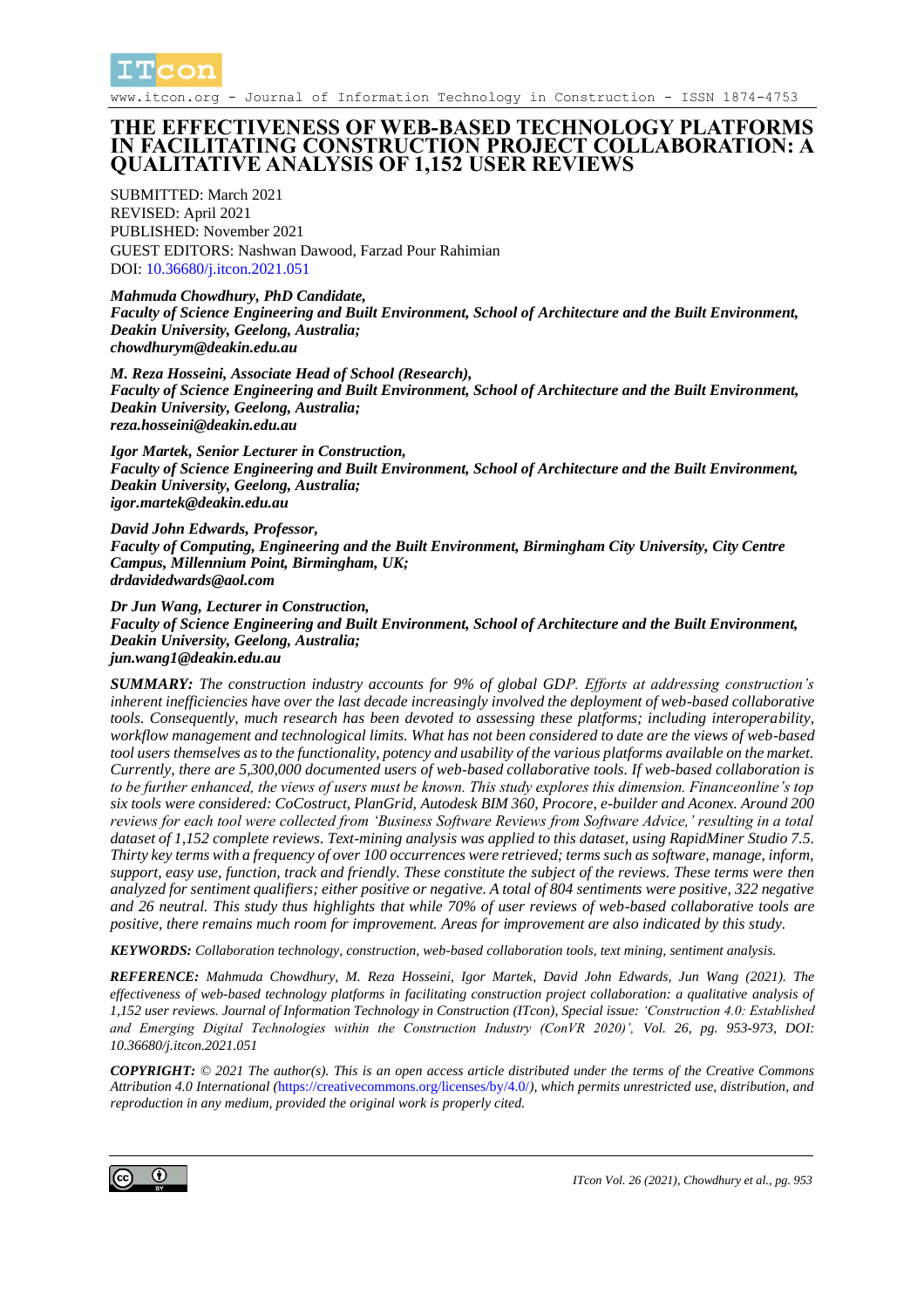### **1. INTRODUCTION**

The construction industry accounts for 9% of Global GDP (McKinsey & Company, 2017), having an added value of \$3.6 trillion (US dollars) and annual revenue of almost \$10 trillion, which is estimated to generate revenue up to \$15 trillion by 2025 (Forum, 2016; McKinsey & Company, 2017; StartupAUS, 2017). Despite its significance, the construction industry is affected by poor design information coordination and inefficient communication that give rise to project delays, change orders and conflicts (Bouchlaghem, 2012). These problems are further exacerbated by the sector's highly fragmented nature (Boton & Forgues, 2017), uniqueness of each project and unstructured working conditions. As a remedial solution, technological innovations are adopted which can result in a 1% productivity rise worldwide and save \$100 billion (Forum, 2016; McKinsey & Company, 2017; StartupAUS, 2017). Chief amongst a plethora of technological developments, Building Information Modeling (BIM) is defined as a modeling process and connected set of procedures to yield, link and analyze data-rich models. Palpable benefits of BIM include: better-quality planning, improved design, economical construction, and better operation and maintenance processes. When using BIM, one or more virtual computer models for construction are shaped digitally, that contain detailed geometry and rich data required to support the construction. BIM, as an emerging technological innovation, relies on smooth collaboration among project team members (Merschbrock & Munkvold, 2015). BIM-enabled projects are heavily reliant upon collaboration tools, as knowledge management or digital support technologies for workflow management and data exchange. A BIM presenting model server is likely to simplify the exchange of data in a multi-model situation. This is achieved by supporting the numerous applications involved in a building project's life-cycle plus design tools, analysis tools, facility management tools, electronic document management systems (EDMS) etc. (Shafiq et al., 2013; Singh et al., 2011). EDMS cf (Edwards et al., 1996) and web-based project management applications are another form of collaboration technology. These aforementioned packages are considered as collaboration tools in this study. As technological developments exponentially increase, collaboration technologies, tools and processes enhance productivity and reliability as they are supporting construction process, management and collaboration (Hardin & McCool, 2015).

Evidence shows that web-based collaboration tools and associated mobile application implementation are rising and 72% of US construction professionals are utilizing smartphones at work (O'Malley, 2015). The Associated General Contractors of America (AGC) and Sage Group 2016 Business Outlook Survey indicated that 63% of construction businesses are implementing cloud-based platforms to improve information access from a different location (Kracunas & Wetmore, 2016). Anecdotal evidence suggests that this implementation figure is set to increase. The number of existing collaboration tools varies according to different sources from 325, 349 or 374 tools (Capterra, 2018; Crowd, 2018; Softwareadvice, 2018). Along with the number of tools, the ranking of the best/ top tools also varies according to different sources thus compounding a dilemma of selecting an appropriate tool. Moreover, the inconsistency of tools' ratings and variation of internal methodology results in different decision outcomes.

Previous studies have focused on the: effectiveness of collaboration tools (East et al., 2008); technological aspects (Zhang et al., 2017) ; identification of barriers and frameworks for improvement of collaboration and communication (Mignone et al., 2016); and communication between project teams (Hosseini et al., 2017). In addition, teamwork improvements via utilizing collaboration tools (Chung et al., 2009; Costa & Tavares, 2012) have also been explored, along with the identification of the antecedents and drivers of collaboration technology adoption. This body of work has hitherto either relied on individual case studies or on informal evidence provided by 'successful stories' reported in the trade press. In these studies, the project team faced various individual, environmental and technological challenges while implementing digital processes (Merschbrock & Munkvold, 2015). There are many factors that may repress knowledge sharing throughout industry. Although the former studies identified the barriers and challenges of collaboration tools, the collaboration tools users' perceptions were not considered in detail. Consequently, this research aims to address this gap, through: analyzing the reviews of six prominent collaboration tools users' reviews; identifying the positive and negative aspects in general; and revealing the frequently appeared aspects of the tools. The study contributes to the prevailing body of knowledge by providing a cross sectional snapshot picture of existing users' perceptions, which will be invaluable in assisting vendors and system developers as well as digital managers and project leaders of construction projects who strive to augment performance.

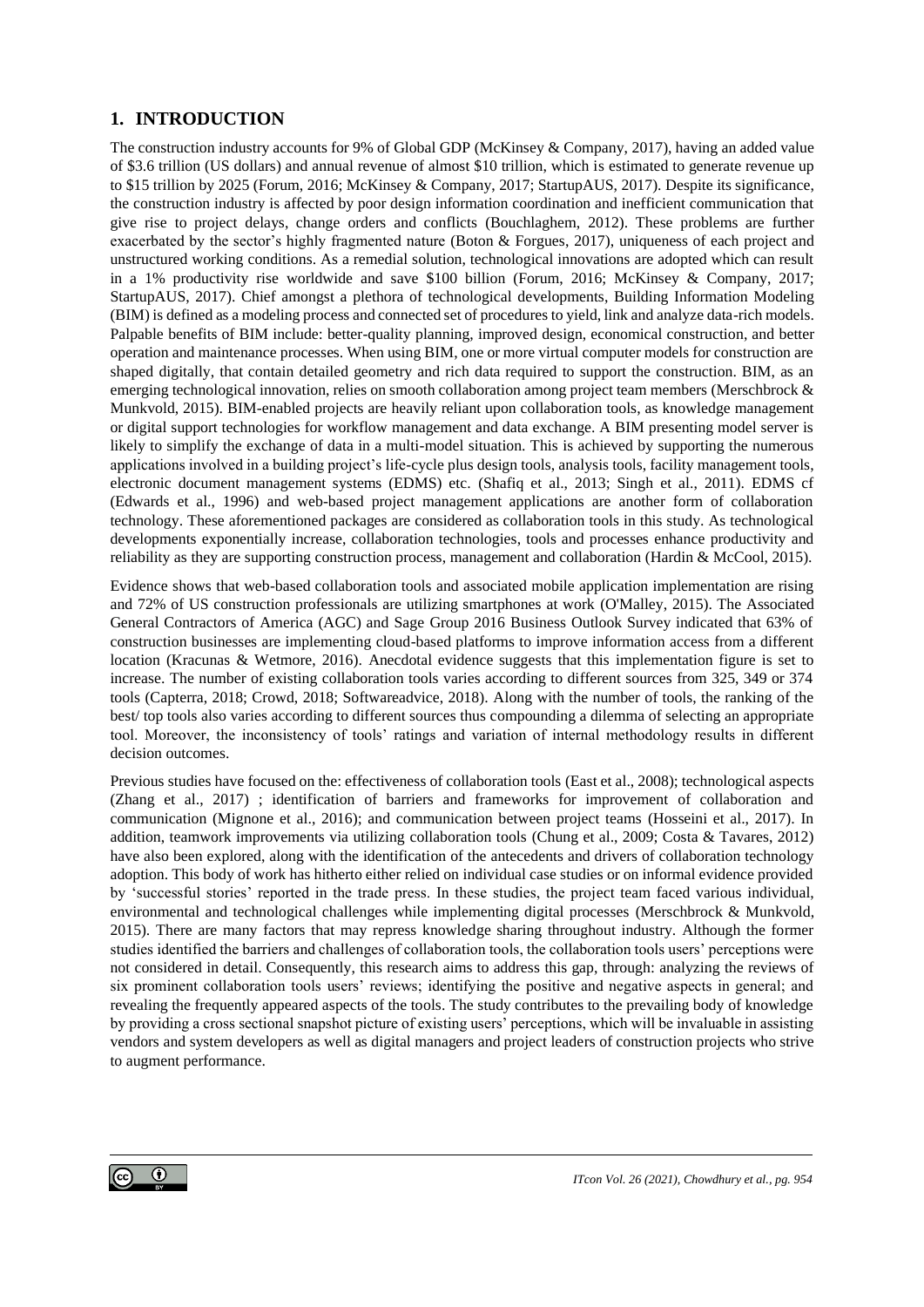## **2. BACKGROUND**

#### **2.1 Collaboration in the construction industry**

According to Wood and Gray (1991, p. 146): "Collaboration occurs when a group of autonomous stakeholders of a problem domain engage in an interactive process, using shared rules, norms and structures, to act or decide on issues related to that domain.'' To fulfill common objectives, collaboration occurs within an atmosphere of trust, openness and honesty by several individuals who undertake a process of sharing collective knowledge, expertise and skills (Mignone et al., 2016). In the construction industry, multidisciplinary collaboration is a key success factor for all the parties involved in delivering projects (Singh et al., 2011; Zhang et al., 2017). Effective collaboration among parties is required to ensure mutually beneficial relationships among parties to jointly create appropriate rules and structures (Oraee et al., 2017). Collaboration allows geographically dispersed project teams to work together to: increase efficiency in the process collectively; provide greater profitability to the organization (S.Moses et al., 2008); and enhance the performance of the construction sector (Comiskey et al., 2017).

That said, collaboration in the construction industry is challenging due to a wide range of reasons and lack of collaboration engenders numerous continuity problems (Oraee et al., 2019). Specifically, many stakeholder organizations within the sector are stagnant, thus leading to highly fragmented industry with low productivity and dominated by small businesses (Costa & Tavares, 2012). Effective collaboration can overcome these challenges by integrating among design and production processes cf.(Ahsan et al., 2007; Bi et al., 2019).Failure to do so results in time and cost overruns, poor coordination, less than optimum information sharing, and inadequate, inappropriate and inconsistent communication (Durdyev & Hosseini, 2018). Moreover, lack of collaboration results in a proliferation of adversarial relationships among project stakeholders. Misunderstandings, misinterpretations of data and increased rework may result in project delays attributed to ineffective collaboration practices (Mignone et al., 2016). In short, collaboration is quintessentially important in ensuring efficient and effective construction procedures (Costa & Tavares, 2012) and it is indispensable to the success of construction projects (East et al., 2008; Mignone et al., 2016).

### **2.2 Construction collaboration tools**

The proliferation of Information Technology (IT), and the advent of web-based applications in construction activities profoundly transformed the collaboration in construction industries in recent years (Oraee et al., 2017). Moreover, Information communication technology (ICT) development and maturity resulted in an increasing trend of transferring activities from offline to online (Ma et al., 2018) and enabled standardized communication between different actors in Construction (Adriaanse et al., 2010; Hosseini et al., 2017).

Globally, construction management software is forecasted to grow at a compound annual growth rate (CAGR) of 9.19% between 2018 and 2022 (Markets, 2019).Consequently, Data exchange over the web is gaining popularity within the construction industry (Anna Wagner et al., 2020). Likewise, with the emergence of cloud-based technologies, many connected job sites can transfer and make available every aspect of project information to all the relevant parties anywhere in the world (Deloitte, 2020). For contemporary projects, Computer-based collaboration has become the standard for scattered team members across different locations (Oraee et al., 2017). Furthermore, Incorporation of integrated BIM modules assembled in hybrid platform support collaborative web tools and BIM server resulted in a collaborative working environment (Charalambous et al., 2017; Costa & Tavares, 2012).

Along with continuous development in information and communication technology (ICT), projects are increasingly more complex and involve larger capital investments, dispersed project participants, and tighter schedules (Hosseini; et al., 2018). Consequently, Virtual meetings, tele- and audio-conferencing technology, instant messages, 3D, virtual and mixed reality are considered synchronous collaboration platform and have become the norm for contemporary projects (Hosseini; et al., 2018; Ma et al., 2018; Oraee et al., 2017).

In short online collaboration, platforms can be denoted as the amalgamation of web-based technologies which offer a shared interface by linking multiple interested parties, and provide a platform in a digital form to share, exchange and store project information and work in collaboration on a basis of subscription fee, license plus maintenance, negotiated fixed cost or exclusive business partnership agreement (Charalambous et al., 2017). According to Adriaanse et al. (2010) "A Digital coordination and collaboration tool used for communicating and

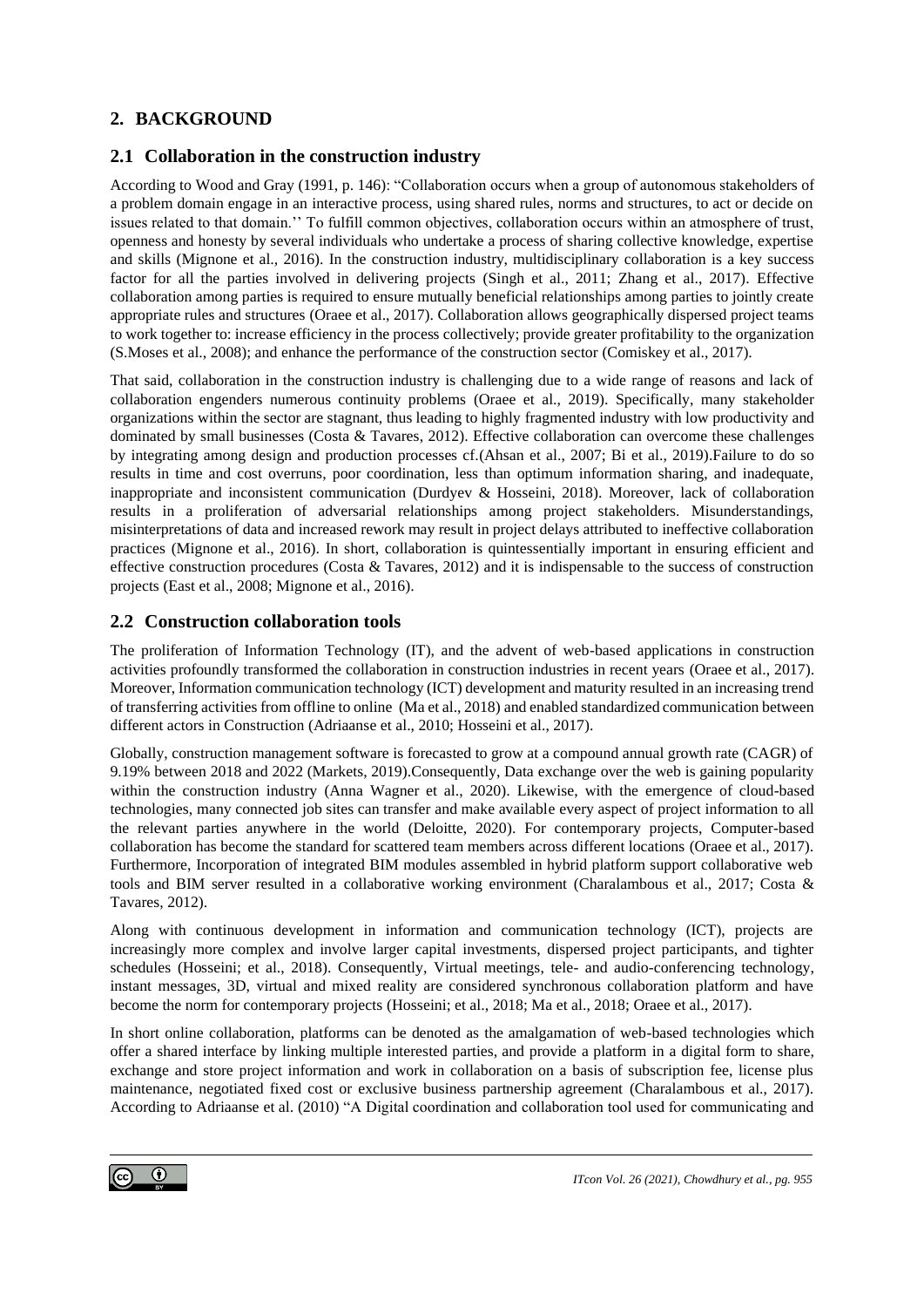sharing project information between participating organizations in construction projects" is defined as an interorganizational ICT. Moreover, Cloud Computing, software-as-a-service (SaaS), and Service-Oriented Architecture (SOA) concepts are also associated with online collaboration platforms (Charalambous et al., 2017). Comiskey et al. (2017), indicated "Common Data Environment (CDE) as an internet-based cloud hosting platform accessible to all construction team members' access shared project information". Collaborative technology also refers to tools and systems specially designed for better facilitating the group work both in the office and remotely.

In this study, web-based construction collaboration tools are denoted to all the online collaboration platforms, digital collaboration and coordination tools, construction management software, Cloud-based Common Data Environment (CDE), Collaborative working environment and so on which altogether enhance collaboration in Construction.

## **2.3 Collaboration tools Benefits**

Web-based collaboration tools have different features and applications to assist the coordination of business processes and enable collaborative workflow, data access, multiple team, and office locations integration (Capterra, 2020).Project management and customer management functionality along with accounting, scheduling, and portfolio management services often incorporated in these tools (FinancesOnline, 2020).The benefits of webbased collaboration tools have been discussed in the following segment.

#### **2.3.1 Efficient Document and Project information Management**

Document management applications of web-based collaboration tools assisted in storing, organizing, and managing documents in a digital way within construction projects (Adriaanse et al., 2010). Moreover, effective information management and exchange (Comiskey et al., 2017) can be achieved through collaboration tools. BIM and digital technologies foster the integration of activities and strengthen the management of projects (Papadonikolaki et al., 2019) as well. Engineering Project network Team members currently link project members electronically and transfer and process project data to and from disperse participants (Hosseini; et al., 2018). Furthermore, document control capabilities of tools improve accountability by ensuring tracking and version control and minimizing liabilities through a virtual paper trail for plans (softwareadvice, 2020). In brief, collaboration tools in construction enhance document and project information management.

#### **2.3.2 Improved Communication and Collaboration**

Collocated teams highly dependent on technology (Hosseini et al., 2017) to exchange data and communication between team members. Working as a central repository for project information web-based collaboration tools facilitated the sharing of resources between geographically dispersed teams and enhanced communication (Charalambous et al., 2017). Moreover, Inter-organizational cooperation, coordination, and communication can be supported by product Modeling application of tools for instance 3D modelling, 4D modelling, Building information modelling (Adriaanse et al., 2010). As web-based collaboration tools enhance the overall communication, according to Hosseini et al. (2017) team effectiveness will be improved as well because team effectiveness highly dependent on the quality of communication, and the quality of the information and exchanged data. Furthermore, Team resulted in improved data privacy (Comiskey et al., 2017). Consequently, improved information flow, elimination of various kinds of waste within the construction projects (Charalambous et al., 2017), and real-time visibility of project life cycle (Capterra, 2020) resulted in Improved collaboration (Ma et al., 2018).

#### **2.3.1 Enhanced Workflow Management**

Technical advancement in cloud computing and the web have fast-tracked rapid growth of globally dispersed project teams on construction projects (Hosseini; et al., 2018). Monitoring and recording the progress of tasks, managing the flow of documents and information can be done by Workflow management application (Adriaanse et al., 2010) of web-based tools. Consistency level, efficiency, coordination, and quality improved due to workflows, best practice processes, document standards and metadata engaged by Common Data Environment (CDE) (Comiskey et al., 2017). BIM and digital technologies foster the integration of activities and strengthen the management of projects Data accuracy and better information management (East et al., 2008). In brief, web-based collaboration tools enhance collaboration through better management of workflow.

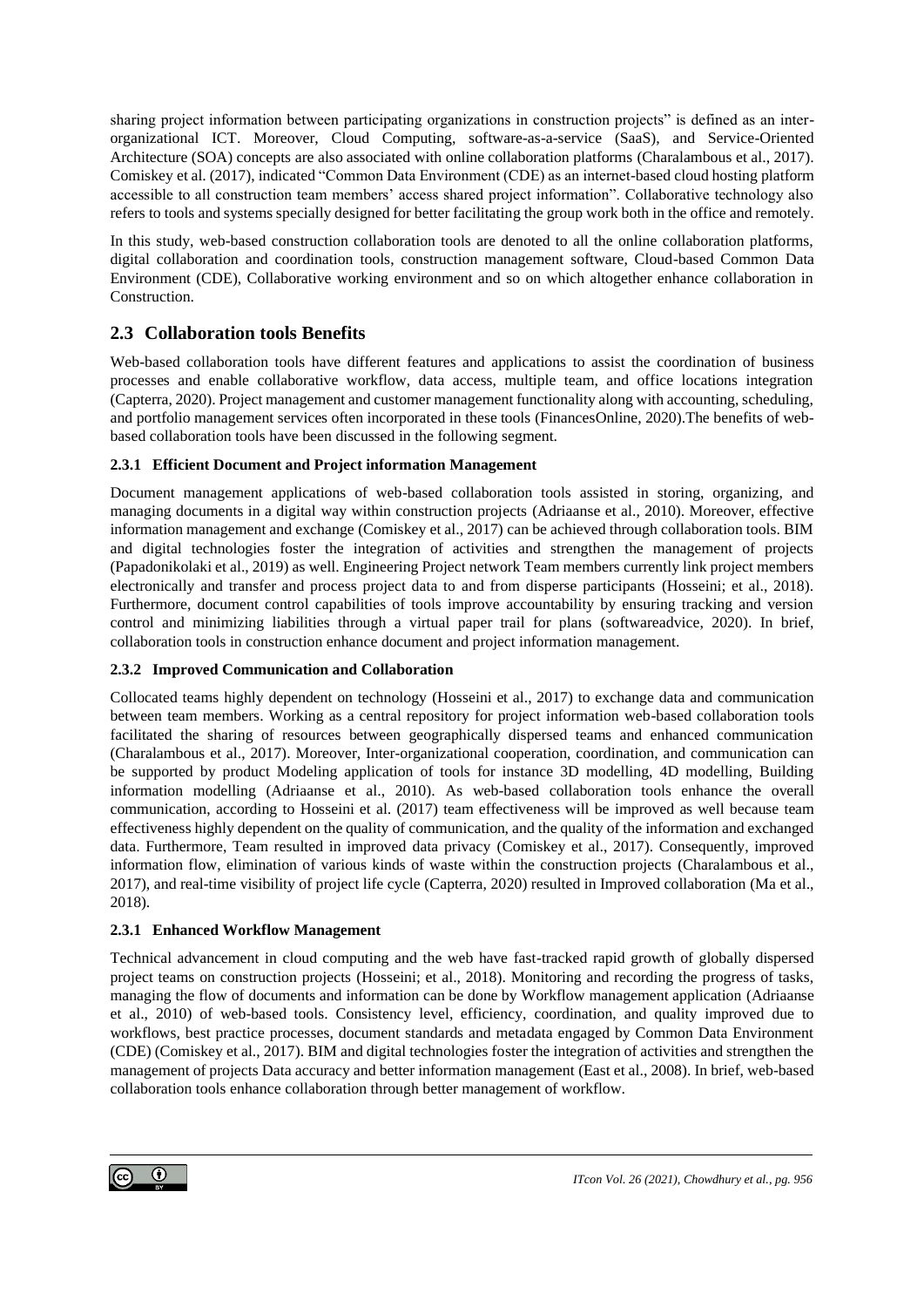#### **2.3.2 BIM Integration**

The recent incorporation of integrated BIM for example online 3D model viewers enhanced communication through shared BIM which offers to cross-check more effectively (Charalambous et al., 2017). Collaboration tools integrating BIM can easily address Data sharing, access, and processing requirements issue of BIM adoption (Charalambous et al., 2017). BIM and related digital technology work as a catalyst to ensure more transparency, tighter integration, and increased productivity (Merschbrock & Munkvold, 2015).

The number of web-based collaboration tools in the present market is ranging from 200-375 according to different software reviewing online platforms (Capterra, 2018; Crowd, 2018; FinancesOnline, 2018b). This trend illustrates that over time, the number of tools is increasing, and features of tools are dynamically shifting to accommodate new user requirements, and technological advancement. As a consequence, new systems released by software vendors amplified the situation where uses have several different systems to fulfil their information requirements (Merschbrock et al., 2015).

### **2.4 Previous studies and gap**

Despite the extensive availability of collaboration tools, the problems regarding collaboration in construction remains an ongoing challenge (Mignone et al., 2016). Table 1 reports upon previous studies on collaboration technologies adopted in construction-related research to identify the focus and summary of findings.

| <b>Author</b>                                           | <b>Focus</b>                                                                                                                                                           | <b>Source of data</b>                                                                    | <b>Summary of findings</b>                                                                                                                                                                                                                                                                                                                                                                                                                     |
|---------------------------------------------------------|------------------------------------------------------------------------------------------------------------------------------------------------------------------------|------------------------------------------------------------------------------------------|------------------------------------------------------------------------------------------------------------------------------------------------------------------------------------------------------------------------------------------------------------------------------------------------------------------------------------------------------------------------------------------------------------------------------------------------|
| (Anna Wagner<br>et al., 2020)                           | Conducted<br>a study<br>on<br>semantic web technologies in<br>the construction domain and<br>geometric<br>descriptions<br>analysis.                                    | Literature<br>review.                                                                    | Identified<br>different approaches and<br>currently<br>available<br>implementations of geometric descriptions in semantic web<br>technologies and grouped them into four different approaches and<br>recommendations.                                                                                                                                                                                                                          |
| (Papadonikola<br>ki et al., 2019)                       | Investigated the insights of<br>with<br>collaboration<br><b>BIM</b><br>multidisciplinary<br>among<br>actors in BIM-based projects.                                     | Case study                                                                               | By critically analyzing the case projects the study represented<br>structure and agency of Collaboration on BIM-based projects. The<br>findings indicated that multiple interpretations of boundary<br>objects by different communities of practice and various artifacts<br>of BIM resulted in poor communication and poor collaboration.                                                                                                     |
| (Danfulani<br>BabangidaIdia<br>Khaidzir.,<br>&<br>2018) | Evaluation of perspective of<br>Design Collaboration                                                                                                                   | Literature<br>review<br>(qualitative<br>content analysis)                                | Four key themes such as teamwork, building information<br>modeling framework, evidence-based design practice, and<br>modality have been identified as support of collaborative design.<br>Identified lack of a definitive framework of design collaboration.                                                                                                                                                                                   |
| (Hosseini;<br>et<br>al., 2018)                          | Investigated the ramification<br>virtuality<br>the<br>of<br>on<br>Engineering<br>Project<br>networks (EPNs) team and<br>evaluated<br>the<br>functional<br>performance. | Mixed method.                                                                            | Through a Multidisciplinary literature review, a theoretical model<br>has been created to analyze the impact of virtuality on EPNs.<br>Empirical data has been utilized to validate the model. The<br>findings of the study revealed that virtuality significantly affected<br>team effectiveness and influenced several mediators. However,<br>the level of influence was much lower than previously anticipated<br>by the body of knowledge. |
| (Al Hattab $\&$<br><b>Hamzeh</b> , 2018)                | Examined BIM adaptation<br>and its influence on design<br>workflow improvements.                                                                                       | Agent-based<br>modeling<br>and<br>social<br>networking and<br>study<br>case<br>analysis. | Based on Social interactions and information flow dynamics the<br>study investigated BIM adoption ramification on workflow<br>improvement. The findings indicated that explicit improvement of<br>a workflow cannot be achieved only by utilizing BIM as a<br>production tool. Fundamental conditions such as collaboration<br>and changes in traditional mindsets were required to achieve the<br>full potentiality of BIM.                   |

*TABLE 1: Major studies related to collaboration tools.*

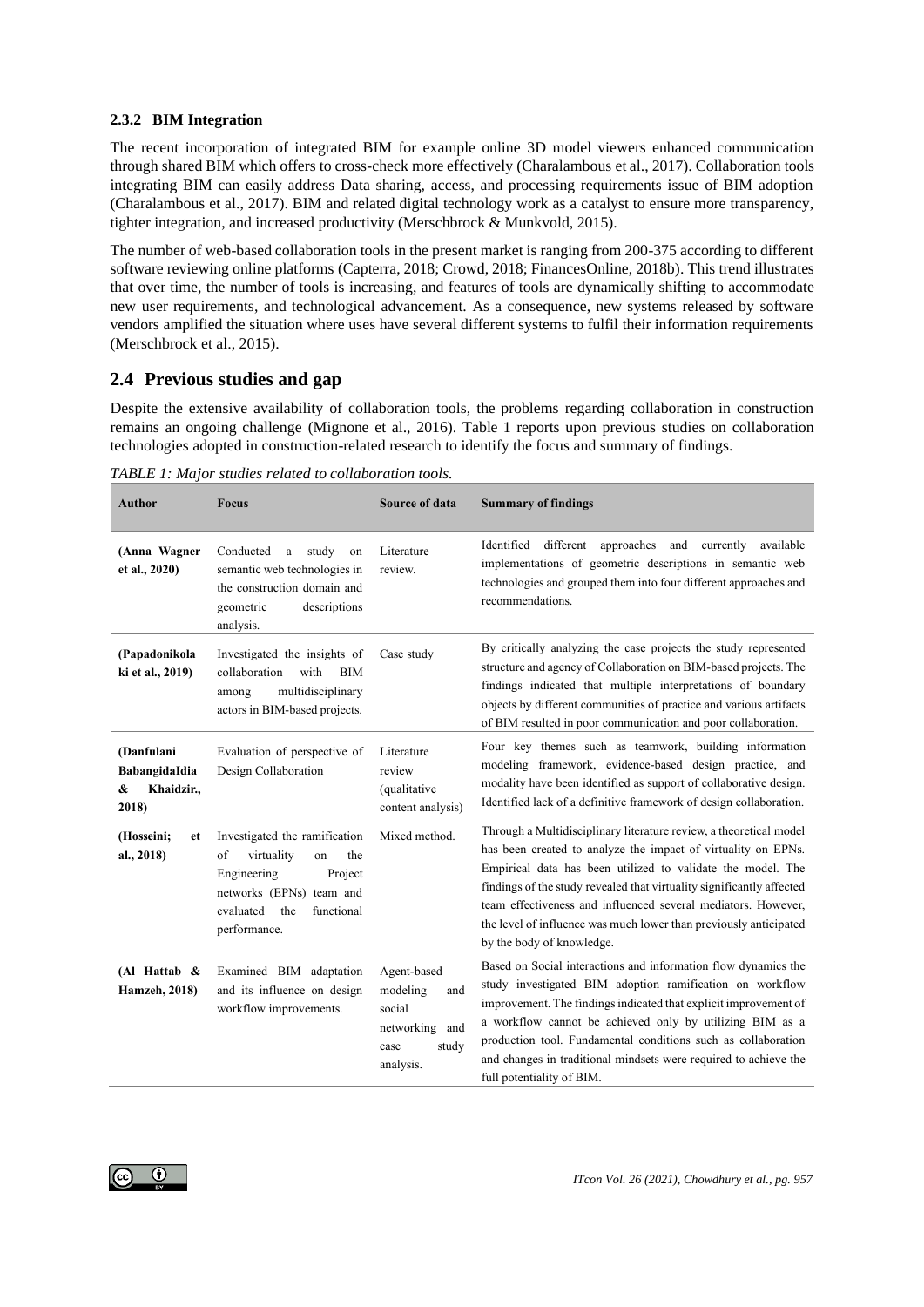| Author                               | <b>Focus</b>                                                                                                                         | <b>Source of data</b>                                                                      | <b>Summary of findings</b>                                                                                                                                                                                                                                                                                                                                                                                                                |
|--------------------------------------|--------------------------------------------------------------------------------------------------------------------------------------|--------------------------------------------------------------------------------------------|-------------------------------------------------------------------------------------------------------------------------------------------------------------------------------------------------------------------------------------------------------------------------------------------------------------------------------------------------------------------------------------------------------------------------------------------|
| (Yali Zhang et<br>al., 2018)         | The role of Mobile social<br>media in Inter-organizational<br>projects<br>and<br>Virtual<br>collaboration.                           | Conceptual<br>framework,<br>Interview.                                                     | The findings of the study indicated that tool usability, task fit, and<br>team connectivity contributed to the effectiveness of virtual<br>collaboration.                                                                                                                                                                                                                                                                                 |
| (Ma<br>et<br>al.,<br>2018)           | Focused on developing a<br>collaboration platform for<br>integrated project delivery<br>(IPD) to enhance efficient<br>collaboration. | Prototype<br>development and<br>validation.                                                | To enhance collaboration and Integrated project delivery, this<br>study focused to develop a prototype model of a dedicated<br>collaboration platform for IPD. After combining a few meetings.<br>This collaboration platform was successful to replace the "Big<br>room". The findings contributed to lessening associated<br>difficulties of IPD implementation.                                                                        |
| (Oraee et al.,<br>2017)              | Focused on Investigating<br>relevant research gap in<br>collaboration within BIM-<br>based Construction Network.<br>(BbCNs).         | Mixed<br>method<br>Systematic<br>review.                                                   | A "collaboration Pentagon" consisted of Context, process, task,<br>team, and actor utilized as a theoretical lens. The Bibliometric<br>analysis studies have been categorized based on the theoretical<br>lens. Further analysis revealed most of the collaboration research<br>focused on technology. Moreover, under-researched areas have<br>been identified along with research gaps.                                                 |
| (Zhang et al.,<br>2017)              | Investigated<br>the<br>interoperability issues such<br>as data ownership and data<br>privacy.                                        | Prototype<br>and<br>case study                                                             | The study proposed a multi-server information sharing approach.<br>Based on a private cloud, the approach congregated a global<br>controller to track the location, ownership, and privacy of the<br>model. To support information sharing in a distributed<br>environment data consistency conversion, sub-model extraction,<br>and integration have been considered. Further validation of the<br>approach done by case study analysis. |
| (Comiskey<br>et<br>al., 2017)        | Investigated Common Data<br>Environment<br>(CDE)<br>collaboration<br>platforms<br>utilization in the education<br>sectors.           | qualitative<br>А<br>method based on<br>a case study.                                       | Based on a three-year longitudinal study, this research focused to<br>analyze multidisciplinary collaborative student BIM project<br>which experimented with three different collaboration platforms.<br>Thematic analysis revealed key trends, advantages of different<br>platforms, and learning outcomes requirements. Moreover,<br>challenges in terms of familiarity and assessment integration were<br>highlighted.                 |
| (Abanda et al.,<br>2015)             | BIM system categorization                                                                                                            | systematic<br>А<br>review.<br>questionnaire<br>survey, focus<br>Group and email<br>survey. | A wide range of BIM software systems underwent comprehensive<br>critical appraisal. A holistic approach adopted sought to study the<br>BIM systems, and categorized 122 applications. A list of examples<br>of applications that were usually common in the architecture,<br>engineering, construction and operations (AECO) industry were<br>presented, followed by BIM and collaboration system.                                        |
| (Merschbrock<br>& Munkvold,<br>2015) | Factors of enabling digital<br>collaboration<br>in<br>$\mathbf{a}$<br>construction project.                                          | Case study.                                                                                | Based on diffusion of innovation theory, key factors were<br>identified that influence digital collaboration in a hospital project.<br>Factors such as change agents, new roles and responsibilities, a<br>cloud-computing infrastructure, BIM contracts and a BIM<br>learning environment. The findings would assist in BIM<br>implementation and collaborative work in construction projects.                                           |
| (Brown et al.,<br>2014)              | Collaboration<br>technology<br>adoption in general.                                                                                  | Field studies.                                                                             | Proposed a model integration theory to explain the adoption and<br>use of Collaboration technology. Collaboration technology<br>characteristics, individual characteristics, group characteristics,<br>and situational characteristics indicated as predictors of<br>performance expectancy, effort expectancy, social influence, and<br>facilitation condition of collaboration technology adoption in<br>general.                       |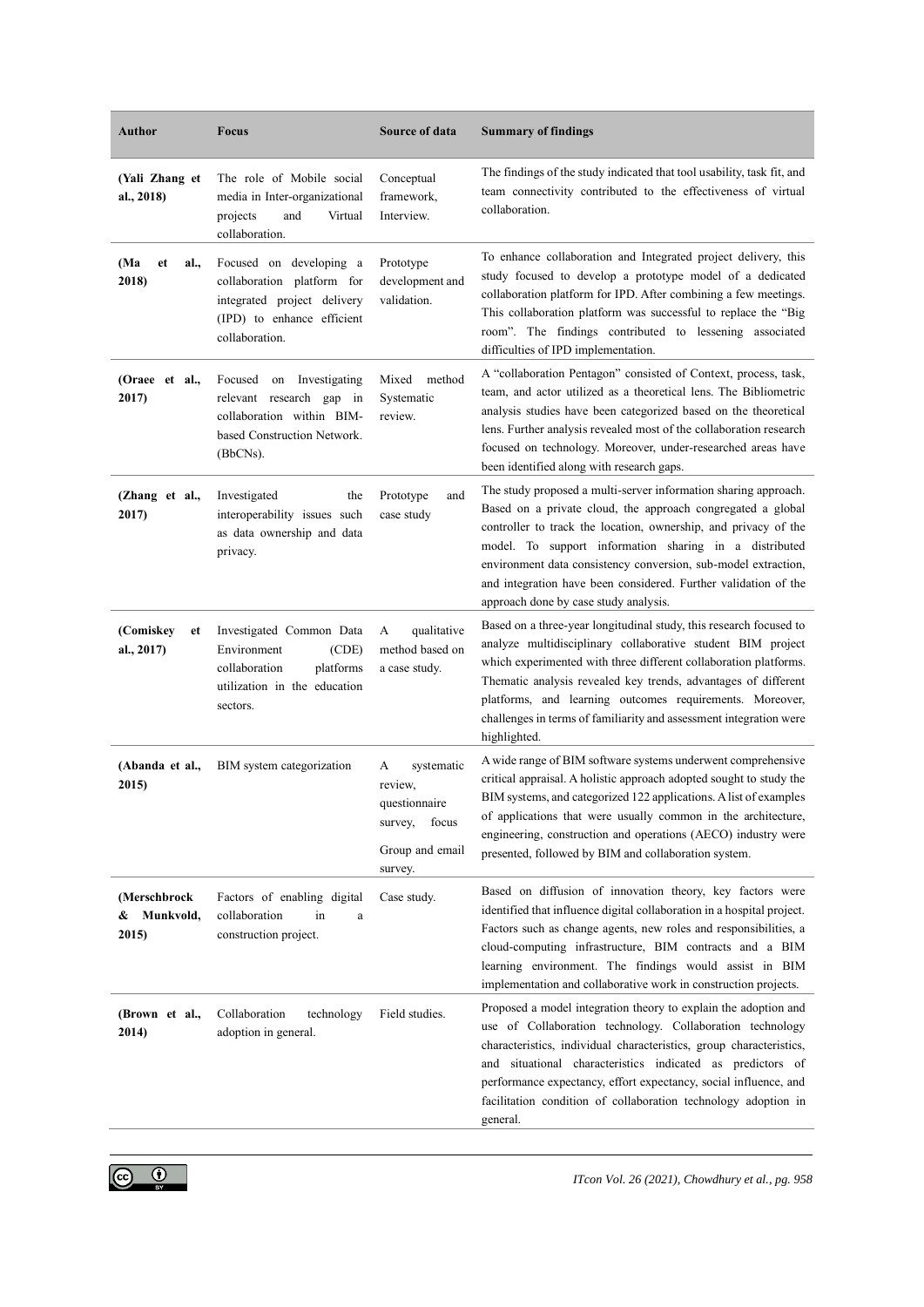| Author                                 | <b>Focus</b>                                                                                                     | <b>Source of data</b>                                                                | <b>Summary of findings</b>                                                                                                                                                                                                                                                                                                                                                                                                                                                                                                                                                   |
|----------------------------------------|------------------------------------------------------------------------------------------------------------------|--------------------------------------------------------------------------------------|------------------------------------------------------------------------------------------------------------------------------------------------------------------------------------------------------------------------------------------------------------------------------------------------------------------------------------------------------------------------------------------------------------------------------------------------------------------------------------------------------------------------------------------------------------------------------|
| (Abanda et al.,<br>2013)               | Investigated the development<br>and trend of semantic web<br>applications in the built<br>environment.           | Literature<br>Review                                                                 | To evaluate, improve, and identify new research areas this study<br>focused on understanding the different applications of Semantic<br>Web. Reviewed 120 referred articles on built environment<br>semantic web applications. The findings indicated a classification<br>of different semantic web applications and identified research<br>progress on ontological concepts, and innovative concepts such as<br>linked data. Other findings identified a shift from traditional<br>construction applications to<br>Semantic Web<br>sustainable<br>construction applications. |
| (Shafiq et al.,<br>2013)               | BIM-based<br>model<br>collaboration system.                                                                      | Focus<br>group<br>interview.                                                         | An exploration of user requirements for BIM Collaboration<br>presented to categorize the Model collaboration system and<br>discuss the features. This study was based on discussion and<br>analysis of Model collaboration for the construction industry                                                                                                                                                                                                                                                                                                                     |
| (Costa<br>&<br><b>Tavares, 2012)</b>   | Social e-business concept<br>and social network model.                                                           | Case study.                                                                          | Presented social e-business process, that integrated web-based<br>collaborative tools, emphasized social capital and social<br>networking. A proposed satellite model defined a functional<br>approach to enhance social network behavior in a web-based<br>project platform in the construction industry.                                                                                                                                                                                                                                                                   |
| (Adriaanse<br>et<br>al., 2010)         | of<br>Utilization<br>Inter-<br>ICT<br>organizational<br>in<br>Construction projects of the<br>United States.     | Theoretical<br>framework,<br>model<br>development,<br>industry<br>and<br>interviews. | Successful utilization of inter-organizational ICT- document<br>management applications, workflow management applications,<br>and product modeling applications have been explored by<br>providing solutions for ICT use related barriers and developed a<br>model based on Theories.                                                                                                                                                                                                                                                                                        |
| (Robert Klinc<br>et al., 2009)         | Engineering<br>Collaboration<br>2.0:<br>Requirements<br>&<br>Expectations.                                       | Case study                                                                           | Investigated the key reasons why the AECO sector is not adopting<br>enterprise technologies. Barriers included aspects relating to<br>cultural, technological and security, awareness and generational<br>differences. The work concluded that there is no one-size-fits-all<br>model.                                                                                                                                                                                                                                                                                       |
| (East<br>et<br>al.,<br>2008)           | Identified<br>taxonomy<br>of<br>verification and validation of<br>tools.                                         | Survey.                                                                              | Provided taxonomy on objectivity, sample size, frequency and<br>purpose to evaluate verification and validation methods to<br>investigate the accuracy and benefits of a collaborative business<br>platform. The main aim of this study is to explore how to evaluate<br>the benefits and users' expectation from the web- based<br>collaborative tools by considering barriers and proving a<br>framework and taxonomy.                                                                                                                                                     |
| (Mohamed<br>&<br><b>Stewart, 2003)</b> | Studied users' perception of a<br>web-based<br>communication<br>tool adopted on a large<br>construction project. | Questionnaire<br>survey and case<br>study.                                           | Based on five performance measure perspectives, for instance,<br>operational, benefits, user orientation, strategic competitiveness,<br>and technology perspective framework and questionnaire were<br>developed. By evaluating the framework through a case study, the<br>findings indicated that the Web-based tool had a positive<br>contribution to operational perspective, enhanced coordination,<br>and communication. However, the findings revealed project<br>participant s were less satisfied regarding the level and frequency<br>of Web-based tool training.   |

Table 1 indicates that the majority of the studies of collaboration tools focused on the various technological aspects (Abanda et al., 2015; Anna Wagner et al., 2020; Yali Zhang et al., 2018; Zhang et al., 2017). For instance, webbased semantic technology and applications (Abanda et al., 2013; Anna Wagner et al., 2020), mobile social media technologies (Yali Zhang et al., 2018), different systems categorisation (Abanda et al., 2015), collaboration tools

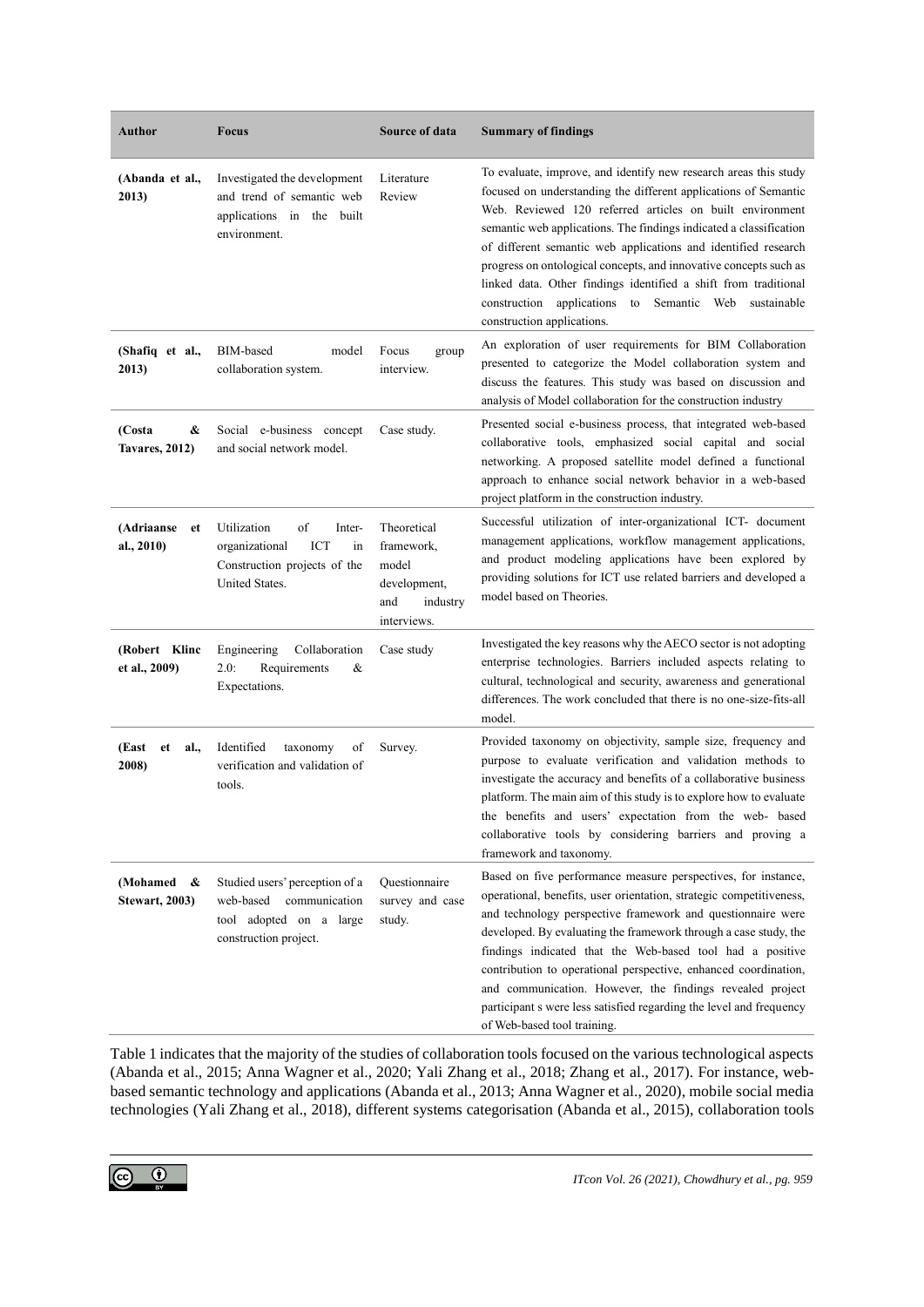validation (East et al., 2008) and interoperability issues (Zhang et al., 2017) have been explored. According to Oraee et al. (2017) collaboration in construction has been investigated mostly through the technology-oriented lens. Another group of researchers emphasized on the interrelation of collaboration tools and project teams and networks (Al Hattab & Hamzeh, 2018; Hosseini; et al., 2018; Oraee et al., 2017; Papadonikolaki et al., 2019). For instance, Hosseini; et al. (2018) examined the ramification of virtuality on project teams. Furthermore, Design and collaboration tools (Danfulani BabangidaIdia & Khaidzir., 2018), collaboration tools adaptation, implementation, and barriers (Al Hattab & Hamzeh, 2018; Brown et al., 2014; Merschbrock & Munkvold, 2015), collaboration tools and education (Comiskey et al., 2017) have been identified as various research streams of collaboration tools. Mohamed and Stewart (2003) studied web-based communication tools user perceptions, and Merschbrock et al. (2015) investigated designers information system selection process but the methodologies were based on survey, and case studies.

The aforementioned studies either considered technological aspects, advancements, working processes, adoption, implementation, barriers, success, and failure of collaboration tools. Most of the studies are either based on individual case studies or informal evidence provided by successful stories reported in the trade press. Moreover, studies listed in Table 1 either adopted a qualitative or exploratory approach. The former studies have identified the barriers and challenges of collaboration tools, and different technological aspects but the collaboration tools users' perceptions have hitherto not been considered in detail. As project-teams face various individual, environmental, and technological challenges while working with new technology or technology-based working processes (Merschbrock & Munkvold, 2015), the importance of exploring user perceptions of tools is vital. By identifying the knowledge gap, this study focused on investigating the user perceptions of collaboration tools adopters by conducting a quantitative text mining and qualitative content analysis approach.

## **3. RESEARCH METHODS**

The study objectives necessitate exploring the end-users' perceptions of tools by direct quantitative analysis of reviews to identify patterns and latent connections of the different attributes. The research relies on analysis data related to the most common collaboration tools. The natural human language of the reviews is unstructured and required a method that will process the dataset to reveal patterns. Text mining can handle a large number of unstructured texts to reveal underlying patterns and trends. Furthermore, qualitative content analysis is conducted to investigate the dataset. This study explores the insights of users' reviews to unveil the underlying sentiments. A robust quantitative and qualitative analysis employing text mining and content analysis has been conducted. The positive and negative sentiments reviews were analysed through text mining to identify the most frequent words. Furthermore, Content analysis assisted to unearth the issues faced by the users.

Text mining is a remedial solution to discover knowledge from collections of unstructured text (Hosseini et al., 2018). An increasing number of online reviews are posted daily on the internet which is a great source of data for making a variety of management decisions (Bi et al., 2019).

## **3.1 Data Collection**

Five million, three hundred thousand users have been identified to use at least one of the collaboration tools (Capterra, 2018). This indicates the importance of collaboration tools but also the extent of usage. According to pertinent websites, ranking for the top ten tools is based either on customer number, social presence, price, ratings, or internally developed ranking algorithm (Capterra, 2018; Crowd, 2018; FinancesOnline, 2018a) Web-based construction collaboration tool listing websites like Capterra focused on a sponsor, highest-rated, and most reviews to rank the tools (Capterra, 2018). On the other hand of Financesonline ranking system is based on an internally developed SmartScore™ algorithm which has considered main functionalities, collaboration features, customization capabilities, available integrations, and so on for ranking the tools. Based on the ranking of Financesonline [viewed on 20.11.2018], the top six tools were CoConstruct, PlanGrid, Autodesk BIM 360, Procore, e-builder, and Aconex. The ranking contained within the website considered the collaboration features of the tools. For this reason, the aforementioned six tools were considered for analysing users' reviews. For extracting the reviews another review website 'Business Software Reviews from Software Advice™', was considered and accessed on 15.12.2018 to collect data of reviewers as this website accumulated reviews of a particular tool from a variety of sources (Softwareadvice, 2018).

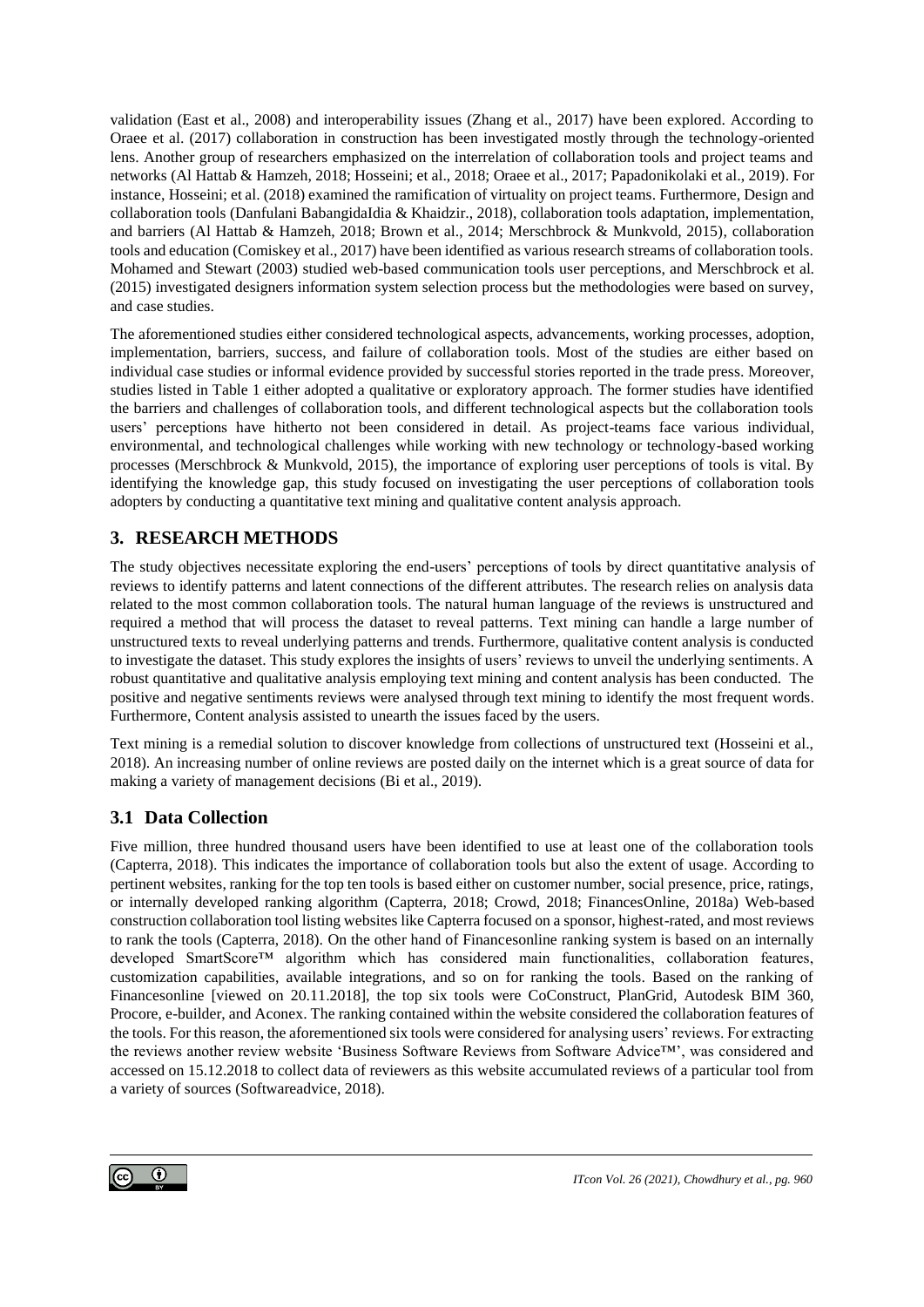## **3.2 Analyses**

The study objectives necessitate exploring the end-users' perceptions of tools by direct quantitative analysis of reviews to identify patterns and latent connections of different attributes. The research relies on analysis data related to the most common collaboration tools using the same procedure adopted by (Hosseini et al., 2018) and (Miner et al., 2012). Details of the research techniques, design, and procedure are illustrated in Figure 1.



#### **Step 1: Information Retrieval**

*FIG 1: Research Methodology.*

The natural human language of the reviews is unstructured and required a method that will process the dataset to reveal patterns. Text mining can handle a huge number of unstructured text and can discover knowledge (Hosseini et al., 2018). Furthermore, qualitative content analysis is conducted to investigate the dataset and the nature of data.

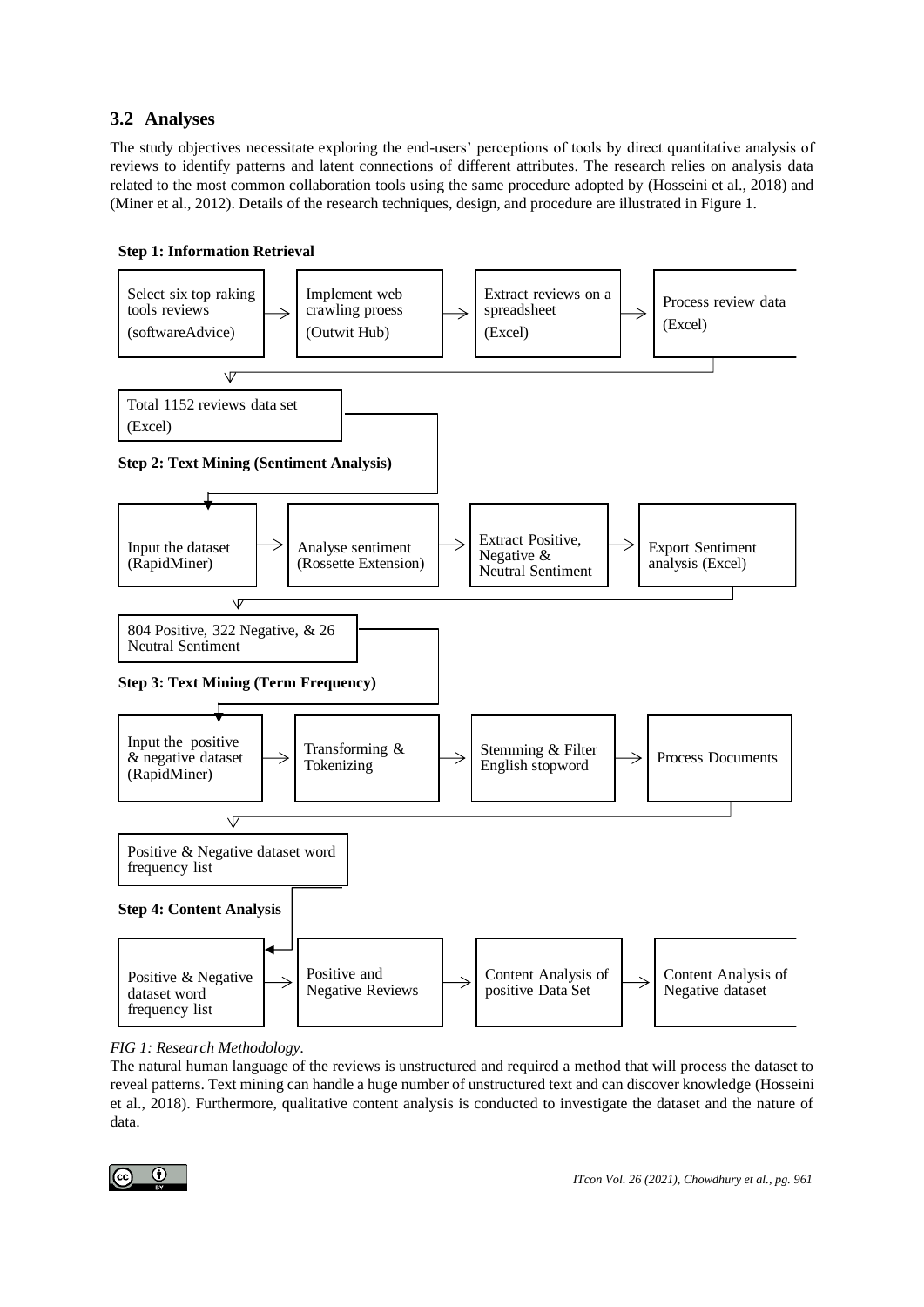## **3.3 Information Retrieval**

To create the data set, a web crawling method was implemented. The review website 'Business Software Reviews from Software Advice™', was accessed on 15.12.2018 to collect data of reviewers. Around 200 reviews for each tool resulted in 1,152 data set of reviews for the most popular six tools. Outwit hub (which is an open-data web scrapping tool) was implemented to extract data. Source code such as 'review data, 'company size' was utilized to collect the multiple web pages review data information. The data set was further filtered merged and organized in a spreadsheet. The data were organized in a spreadsheet containing thee columns: "collaboration tools name", "Company Size", and "Reviews". A total of 1152 Reviews of six prominent tools were prepared for further analysis.

## **3.4 Text Mining: Sentiment Analysis**

Broad speaking, sentiment analysis is a set of techniques and tools aimed at detecting, extracting, and discovering the opinions and attitudes of authors of a text about certain entities (Mäntylä et al., 2018). These snippets of text typically reflect the feedback and reviews provided by users of the entity and are seen as 'a gold mine' of information. That is, these fragments of textual narrative in the form of reviews and feedbacks comprise subjective sentences that contain factual information, and reflect beliefs and views of users about an entity (Feldman, 2013). The most common application of sentiment analysis technique is for reviewing the experience of products and services users have written on websites devoted to discussions about the products or services at hand (Mäntylä et al., 2018).

Unstructured data can be processed using one of the available operators for sentiment analysis methods in RapidMiner like Rosette (Arianto et al., 2017). Having textual data as input, Rosette can return sentiment categories associated with an entire document, or for individual passages within a larger body of the text. Rosette relies on natural language processing (NLP) techniques for automated recognition and understanding of the view and opinions expressed in a human-generated text. It associates the subjective opinion embedded in a given text with a label: positive, negative, or neutral (Rosette, 2019). Prepared 1152 reviews were analysed in RapidMiner Studio 7.5 utilizing Rosette extension.

## **3.5 Text Mining: Term Frequency**

Text mining is a process that discovers interesting and non-trivial knowledge from text documents (Ertek et al., 2014). Text mining is defined as "an attempt to separate valuable keywords from a mass of other words" to identify meaningful patterns (Hosseini et al., 2018). For this present study, text mining analysis was conducted in RapidMiner Studio 7.5, which is an open-source data mining and business analytics software solution. After conducting the sentiment analysis, the positive and negative datasets were further analysed and processed to identify the term frequency.

## **3.6 Content Analysis**

The qualitative content analysis determines the specific word frequency appear in a text and can assist to describe the meaning of the textual narrative. Content analysis has been defined as "a research technique for making replicable and valid inferences from text to the context of their use"(Yu et al., 2006). In case of the collaboration tools users' perception, after conducting quantitative analysis through the text mining approach, content analysis was adopted to further investigate the most frequently appearing words connection and association within the positive and negative data set. According to Fellows and Liu (2015), content analysis is an appropriate data analysis technique in management and construction research.

## **4. FROM REVIEWS TO FINDINGS**

## **4.1 Sentiment Analysis**

Among the 1,152 data sample frame, 379 of cases represent large companies, whereas 353 belong to small-sized companies and 205 are representing medium-sized companies. Only 16 of the reviewers belong to micro companies as illustrated in Figure 2. The remaining sample did not have any information. This sample represents a reasonable balance of participants and coverage of all categories of major users of collaboration tools in the

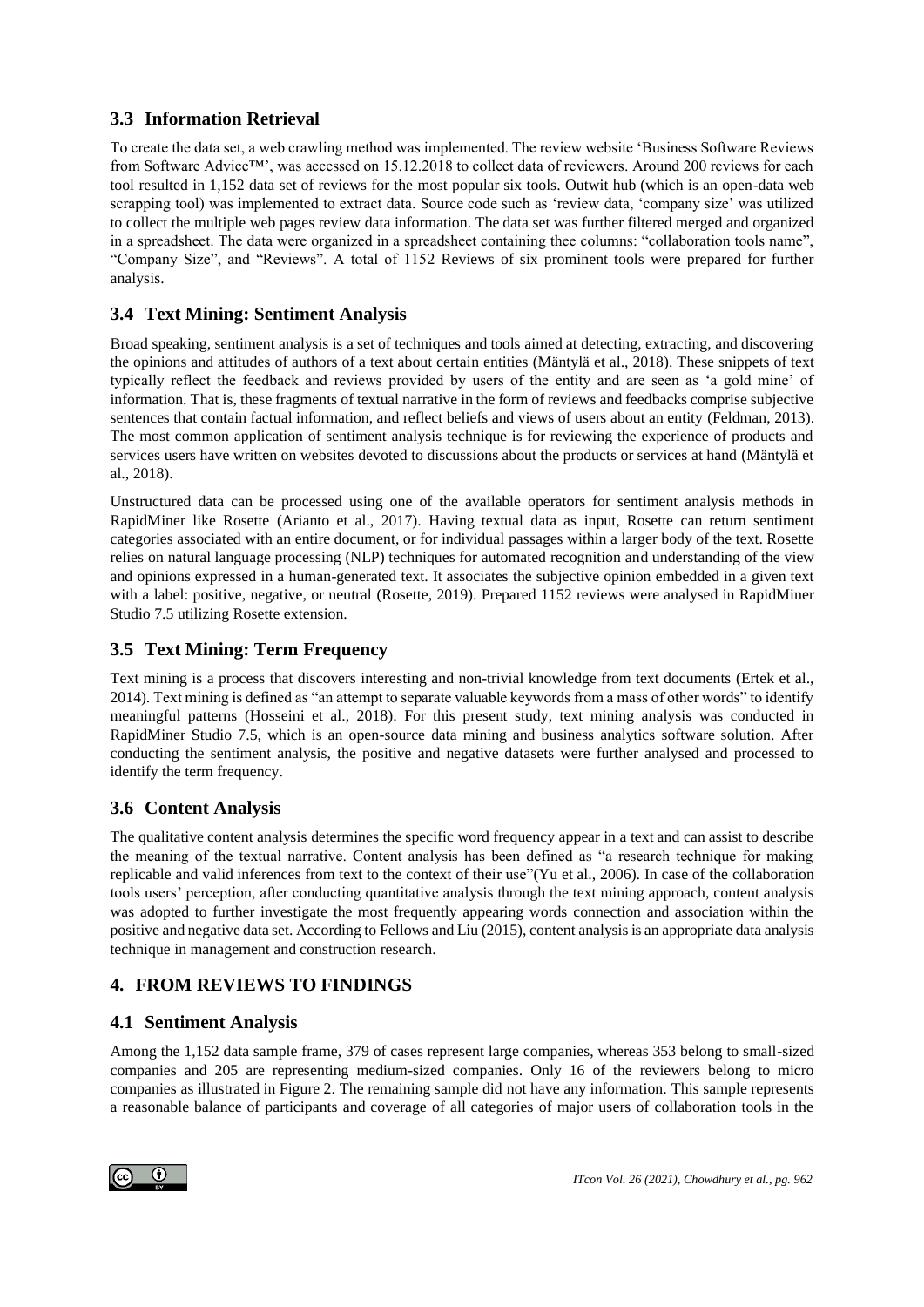construction industry, given that due to resource limitations, micro companies are not among typical users of collaboration tools. Among the reviews, 804 were positive about the collaboration tools, only 26 cases were neutral and 322 were negative as indicated in Figure 3.



*FIG. 2: Distribution of company size among the reviewers.*



*FIG. 3: Sentiment analysis result of dataset.*

# **4.2 Text Mining (Term Frequency)**

Term Document Matrix (TDM) is a procedure that converts textual data into a TDM (Hosseini et al., 2018). Words are operated into "tokens" as text mining algorithms treat words in a sentence as unrelated objects (Hosseini et al., 2018). According to Hosseini et al. (2018), the tokenizing process is to convert text into bags of tokens and tokens create the TDM, in which each token is an attribute and each document is a case. Figure 4 indicated the steps of TDM creation followed by Filtering stopwords which removed common terms for instance "a", "and", "etc."



*FIG. 4: Text Mining Process*

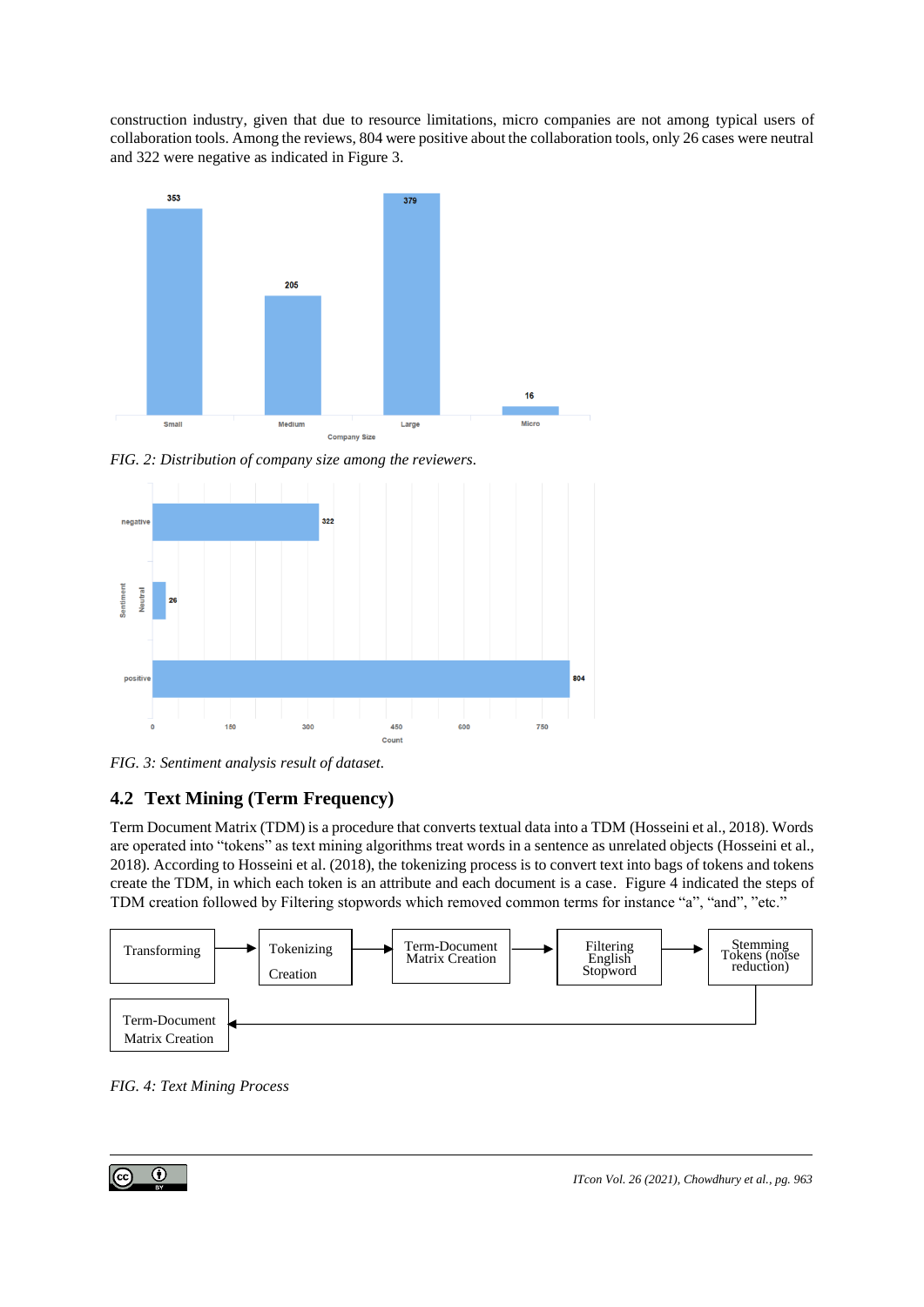Large complex data sets of textual documents contain a substantial amount of irrelevant and noisy information (Ertek et al., 2014). A frequency-based feature application has been utilized to create meaningful tokens and to remove noise for this particular dataset. This resulted in a Document containing Total occurrence and Document occurrence of most frequent words both in positive and negative data set.

### **4.3 Content Analysis of Positive Dataset**

Succeeding the sentiment analysis, the frequency of words that appeared most were thematically grouped into a positive and negative data set (refer to Tables 2 and 3 respectively). For the large positive data set, a list of 90 words that have frequently appeared have been identified. Among the list word like 'great', 'construct', have not considered. Among 90 words identified, those words that have appeared more than 100 times are provided in Table 2, along with total number of occurrences and document occurrences. Topmost frequently mentioned six words have been considered for content analysis.

| Word            | <b>Total occurrence</b> | <b>Document occurrence</b> | <b>Associated concepts</b>                                                                                                                                                                                                                                                                                                                                                 |
|-----------------|-------------------------|----------------------------|----------------------------------------------------------------------------------------------------------------------------------------------------------------------------------------------------------------------------------------------------------------------------------------------------------------------------------------------------------------------------|
| Project         | 543                     | 321                        | Project management tool, construction project management tool, project<br>delivery, integrated project, project management coordination, project<br>need, project team, project coordinator, clicking between projects,<br>project-related documents, project organization, Accessibility of project<br>information, project stakeholders and total control over projects. |
| Great           | 414                     | 289                        | Great software, great tool, great streamlines communication, great<br>overall experience, great way to document progress, overall performance<br>great, bidding is great, great customer service, training videos great,<br>great for collaborating, great experience, great for workflow, great for<br>keeping track of communication and great time-saving.              |
| <b>Software</b> | 409                     | 255                        | Estimation software, learning, competitors, convenient, software mobile<br>app, great and integration software, building software, software user<br>friendly, construction management software, accounting software and<br>cloud-based software.                                                                                                                           |
| <b>Document</b> | 333                     | 182                        | Contract documents, reference documents, drawing documents,<br>document management, document control, document traceability,<br>communication document, event history document, store approved<br>documents, upload documents, organize documents, documentation,<br>accessibility of documents and duplicate documents.                                                   |
| Manage          | 269                     | 193                        | Cloud-based management, better time management, better drawing<br>control management, documentary management and workflow,<br>construction management, document register management, project<br>management, management features, process manage and manage plans.                                                                                                          |
| Construct       | 251                     | 170                        | Construction document, construction work, construction jobs,<br>construction management, construction process, construction software,<br>type of construction, pre-construction, construction manager and<br>constructive reviews from the subcontractor.                                                                                                                  |
| <b>Custom</b>   | 223                     | 158                        | Customer service, customization and customize, allow more<br>customization, tool needs to be customizable without Admin rights,<br>customer services are very accommodating and Customer support                                                                                                                                                                           |
| <b>Feature</b>  | 216                     | 166                        | Workflow feature, collaborate & calculation feature, navigate feature,<br>meeting minutes feature, subcontractor features, features in computing<br>estimation, features easy to learn, tracking features, reporting features,<br>edit features, scheduling features and sync features.                                                                                    |
| <b>Inform</b>   | 183                     | 139                        | Information, informed, transfer information, project information,<br>organize information, relevant information, sharing information,<br>building information, informative training, consolidate information,<br>store information, filtering and sorting information, customize<br>information and real-time information.                                                 |
| Product         | 181                     | 137                        | Overall product, similar & great product, productivity, resultant &<br>software product, tracking productivity, constantly improving product,<br>Recommendations with this product, Great for our production team,<br>product training, using a product, product data and product knowledge.                                                                               |

*TABLE 2: Major studies related to collaboration tools.*

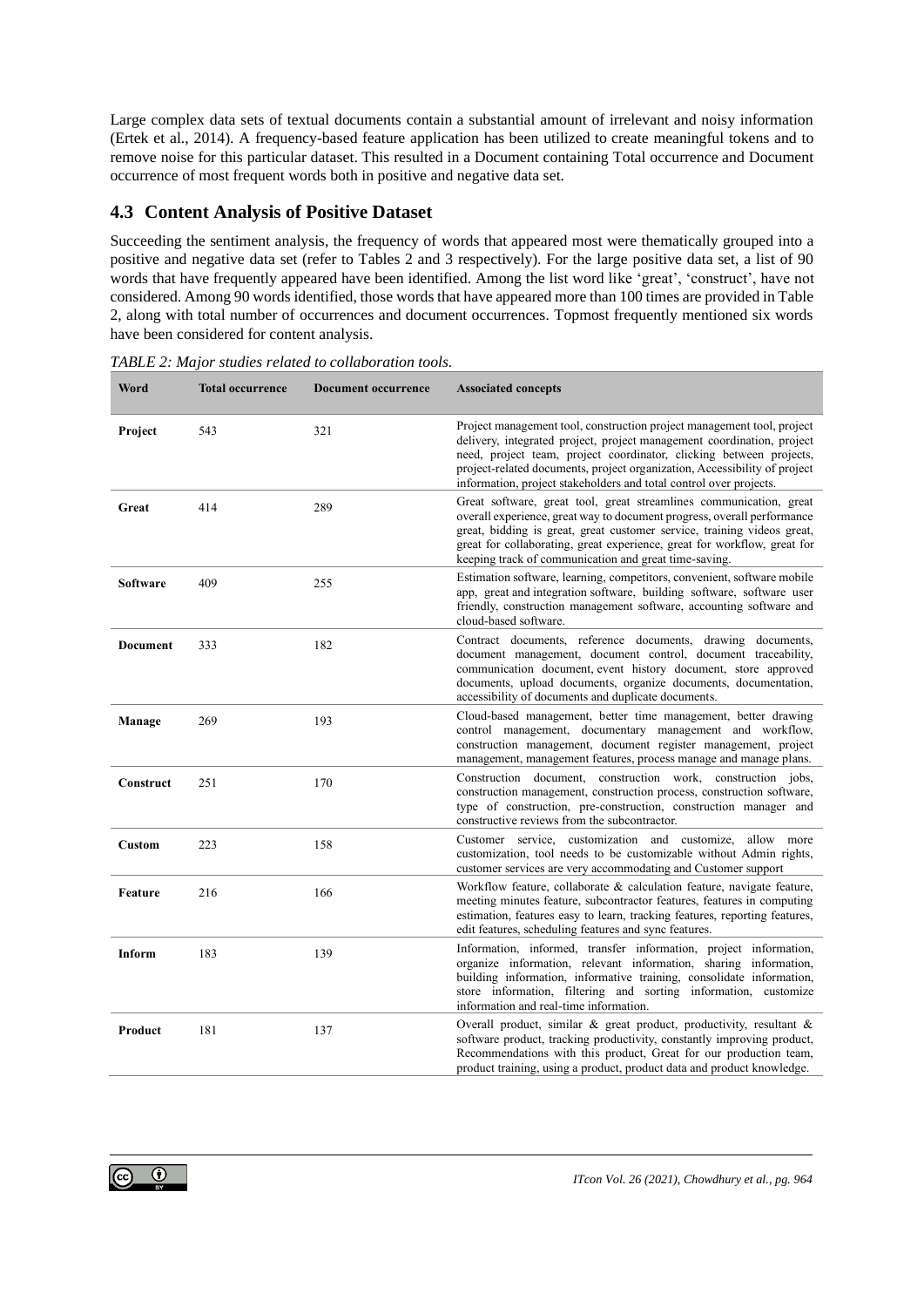| Word            | <b>Total occurrence</b> | <b>Document occurrence</b> | <b>Associated concepts</b>                                                                                                                                                                                                                                                 |
|-----------------|-------------------------|----------------------------|----------------------------------------------------------------------------------------------------------------------------------------------------------------------------------------------------------------------------------------------------------------------------|
| Field           | 161                     | 116                        | Magnificent Field, Field Reports, construction field, Field Employees,<br>field superintendents, office-field-client, field workers have instant<br>access, schedule in the field, reduce field mistakes. a field on the<br>dashboard and smartest field tracking program. |
| <b>System</b>   | 159                     | 106                        | Project Management System, great & different systems, document<br>management system, time clock system, PO system, everything in one<br>system, project delivery system and Strong Accounting System.                                                                      |
| Easy use        | 158                     | 143                        | Ease to use, easy to access, Easy to use great Customer Service, get up<br>and running right away, but complete, estimating and budgeting option,<br>presentable to clients and Excellent and easy to use Customer support.                                                |
| Access          | 152                     | 119                        | Access current drawings, access from any device, internet access, access<br>from anywhere, easily accessible, 1 cloud base and Document access.                                                                                                                            |
| <b>Process</b>  | 151                     | 106                        | Project management process, dispute resolution process, construction<br>process, closeout process, learn the process, Constant learning process,<br>guide me through the process, process solution and Integrated processes                                                |
| Company         | 148                     | 111                        | Benefits of the entire Company, different company, individual company<br>needs, contraction company, culture of our company, find a company,<br>construction management company and Benefits the entire Company                                                            |
| <b>Client</b>   | 147                     | 102                        | Client Management, Client oriented, Client view, Client login, Client<br>keep track, first meeting with clients, clients and trade contractors, Great<br>experience for our clients and client under a professional service.                                               |
| <b>Support</b>  | 142                     | 117                        | Customer support, support team, Good Support, Support service is first<br>rate, Support is exceptional, Support staff, Support Portal, over the top<br>support, support needs better follow up and support staff is great.                                                 |
| Change          | 136                     | 109                        | Change Events, Change Orders, what has changed, contract change<br>orders is a drag, change events, especially proposed change notices,<br>changing features, budget changes and the change order process.                                                                 |
| Program         | 133                     | 100                        | Maintenance Software Program, Great program, expectations of<br>programs are great, Program Management, Review Programs, multi-<br>year & large capital programs and Smartest Field Tracking Program.                                                                      |
| Track           | 131                     | 112                        | Tracking of all documents and communication, tracking individually,<br>monitoring permits is also tracked accurately, Smartest Field Tracking<br>Program and Ease of tracking documents.                                                                                   |
| <b>Function</b> | 123                     | 103                        | Companies functionalities, Functionality has some kinks, earlier<br>functionality and collaboration, minor functions, site functions are easy<br>to use, functionality of drawing module and functionality of the system.                                                  |
| Update          | 118                     | 96                         | Updates on regular basis, updated contract documents, updates to the<br>GUI and functions, easily update a schedule, Real time field / office<br>updates and update multiple files.                                                                                        |
| <b>Report</b>   | 116                     | 83                         | Customization of reports, report on daily activities, success in generating<br>reports, Comprehensive reports, reporting to extract the data and ability<br>to create reports.                                                                                             |
| <b>Allow</b>    | 115                     | 91                         | Allows engineers, allows quick assessment, allows us to track, allows<br>for seamless communication, allow more customization, allow to easily<br>learn, allow all levels of production and allows seamless integration.                                                   |
| Community       | 114                     | 100                        | Joining a community, knowledge base articles in the Community and e-<br>Builder Community function.                                                                                                                                                                        |
| Learn           | 111                     | 94                         | Learning, easy to learn & use, learning curve, learn the software, watch<br>& learn, much to learn, learn it correctly and invest time to learn system.                                                                                                                    |
| Organ           | 111                     | 89                         | Project organized, organize my construction project, organize<br>information, organizational tool for project management, keep things<br>organized and Information is organized in a clear manner.                                                                         |
| <b>Upload</b>   | 103                     | 71                         | Uploading drawings and updating the daily log, easy to upload, drawing<br>revisions can be uploaded, the process of uploading or downloading files<br>and uploads estimate to QuickBooks.                                                                                  |
| Friendly        | 102                     | 94                         | User friendly, make it more user friendly, friendly support, very user<br>friendly, actually very friendly and easy to download and user friendly.                                                                                                                         |

**Project:** The total occurrence of this word is 543 and document occurrence is 321. Most of the time users mention 'project' to indicate the tools as 'project management tool' or 'construction project management tool' and/or indicate the project size and type that have been managed through the tools. For example, Case 799 indicated

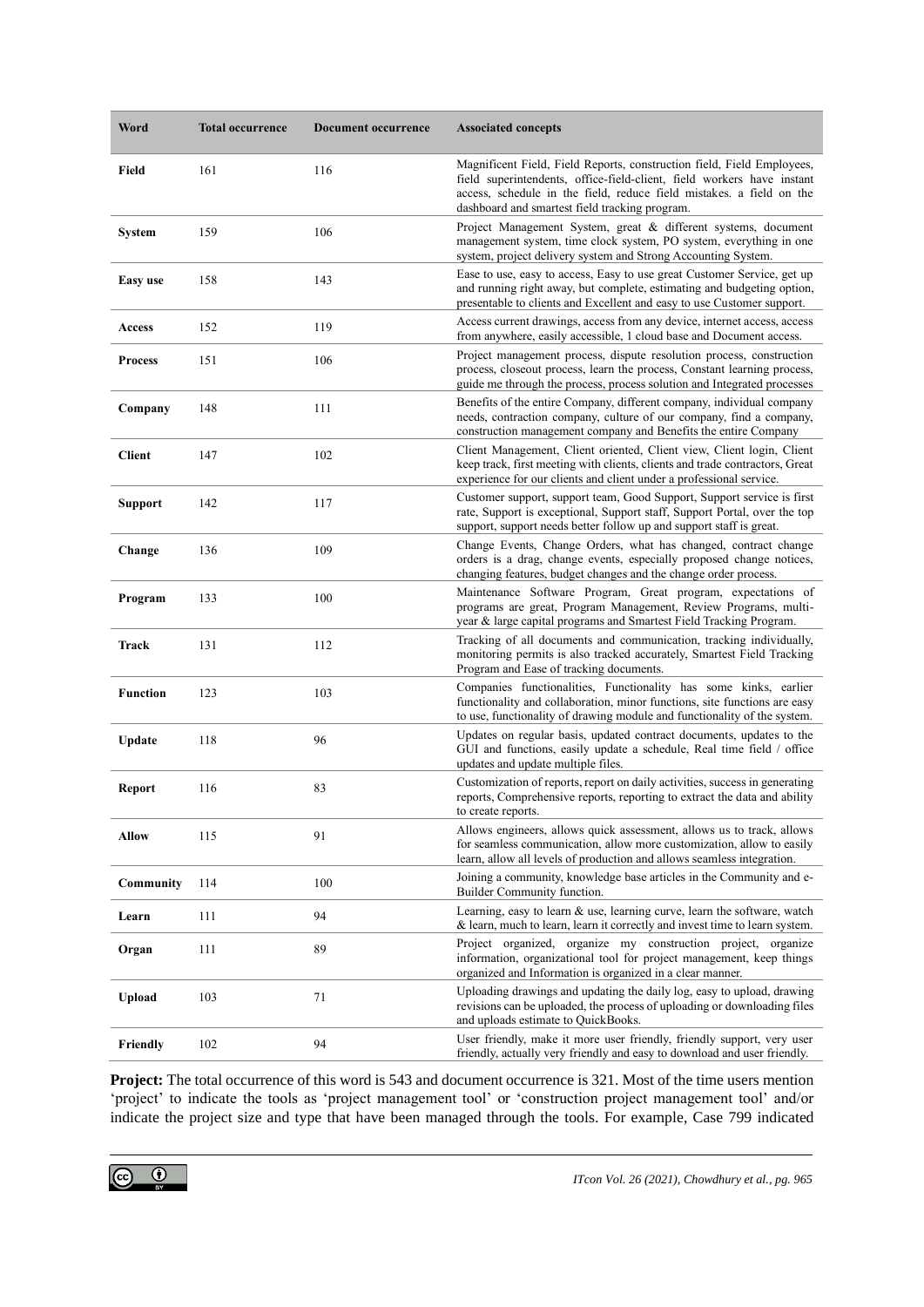"worked on a number of large complex projects using the tool and it was very useful, all drawings in one place and you can see previous versions of the same drawing and how it has progressed." According to Case 12 "A must-have software for medium to large scale projects best for traceability and sharing of large files." The above example indicated that users expressed their positive perceptions of the tools based on how they helped them to manage different types and sizes of tools along with the different features, aspects, levels and management issues of the projects. Communication aspect of tools have been mentioned also viz Case 65: "The software allows Project Management teams to efficiently and effectively communicate project details or issues, collaborate on solutions to issues, and have access to any project details at any time there is an internet connection". Moreover, project financial tracking, accessibility of project information, project stakeholders, and ease of managing a project also mentioned to indicate positive sentiment.

**Great:** Great term total occurrence is 414 and document occurrence is 255. This term mainly associated to indicate how positivity of the reviewers regarding tools. Great also used to highlight some features of tools that users liked most such as user-friendliness, collaboration, streamline communication, workflow, etc features indicated as great. For instance, case 45 mentioned "It's a really great program and I would not be able to work remotely without it. You can access the job details anywhere. You can update items on the go. And it is relatively easy to use." On the other hand case, 99 indicated "….great for keeping track of communications, tasks, RFIs, etc., maintaining a directory, storing documents and drawings". Moreover, case 102, mentioned the positive aspect of tools as a "great support network", and case 233 as a "Great application to impress your clients....and Great for organizing tight schedules by the weeks."

**Software:** This term's total occurrence is 409 and document occurrence is 255. Associated words included 'estimation', 'learning' and 'integration'. Case 7 indicated that: "It is hard to break the traditional methods (i.e., email and project folders on the hard drive), especially for those that don't like learning new software,'' and in so doing emphasized the learning aspect of tools. Case 8 explained the features of tool that they like viz: "estimate in the software, which then translates to a completed Specs/Selections sheet for the customers." In brief the software word association indicated the tools features, users' perception of tools and different integration of tools. Such as Case 112 i.e. "software useful to track and documents all kinds of items to ensure proper work is done."

**Document:** This term's total occurrence is 333 and document occurrence is 182. The word 'document' word is associated with terms such as 'contract documents', 'reference documents', 'drawing documents', 'document management', 'document control' and 'document traceability'. The word document is frequently mentioned as users talked about the tools document management features, how the tools deal with different sort of documents and their experiences of documents and tools. For example, Case 90 indicated the positive aspect of tools by mentioning the: "Best tool for the job site for having contract documents handy", case 21 indicated the searchability and document transmission features is the positive aspect of tools. Another case 23 indicated the "fully complies with internal needs and also allows the organization to be up-to-date with ISO 30300 and the best practices in the documentary field." Tracking features of documents and monitoring of emails is vital. Document register, request for information (RFI), was mentioned by case 805. In brief, document management, document control, document tracking, document associated tasks are vital for the users and the tools effectiveness is judged by its overall document management aspect.

**Manage:** This term's total occurrence is 269 and document occurrence is 193. Content analysis reveal that the word 'manage' words is used in association with terms such as 'cloud-based management, 'a user-friendly file management system', 'better time management', 'better drawing control management', 'documentary management' and 'workflow and correspondence management'. According to the way the 'manage' word frequently appeared it indicated that users' perceptions of tools capability to manage the project aspect and the overall management issues are vital. For example, Case 120 mentioned that "Client Management via the tools removes the 'grey area' often used by clients to negotiate free services." Another Case 4 indicated the file management system to explain the positive aspect of tools such as "It is a very user-friendly file management system that helps us/our Client keep track of all the pertinent file and drawing document on a project by project (task by task)." Conversely, Case 766 indicated "being able to manage a project on one platform that is web-based allowing for remote access", incorporated the accessibility of tools and how they manage projects.

**Construct:** The total occurrence of construct term is 251 and document occurrence is 170. Construct term often mentioned to indicate construction collaboration tools, construction management software, construction type, construction project, and construction process and construction document, and so on. For instance, case 39

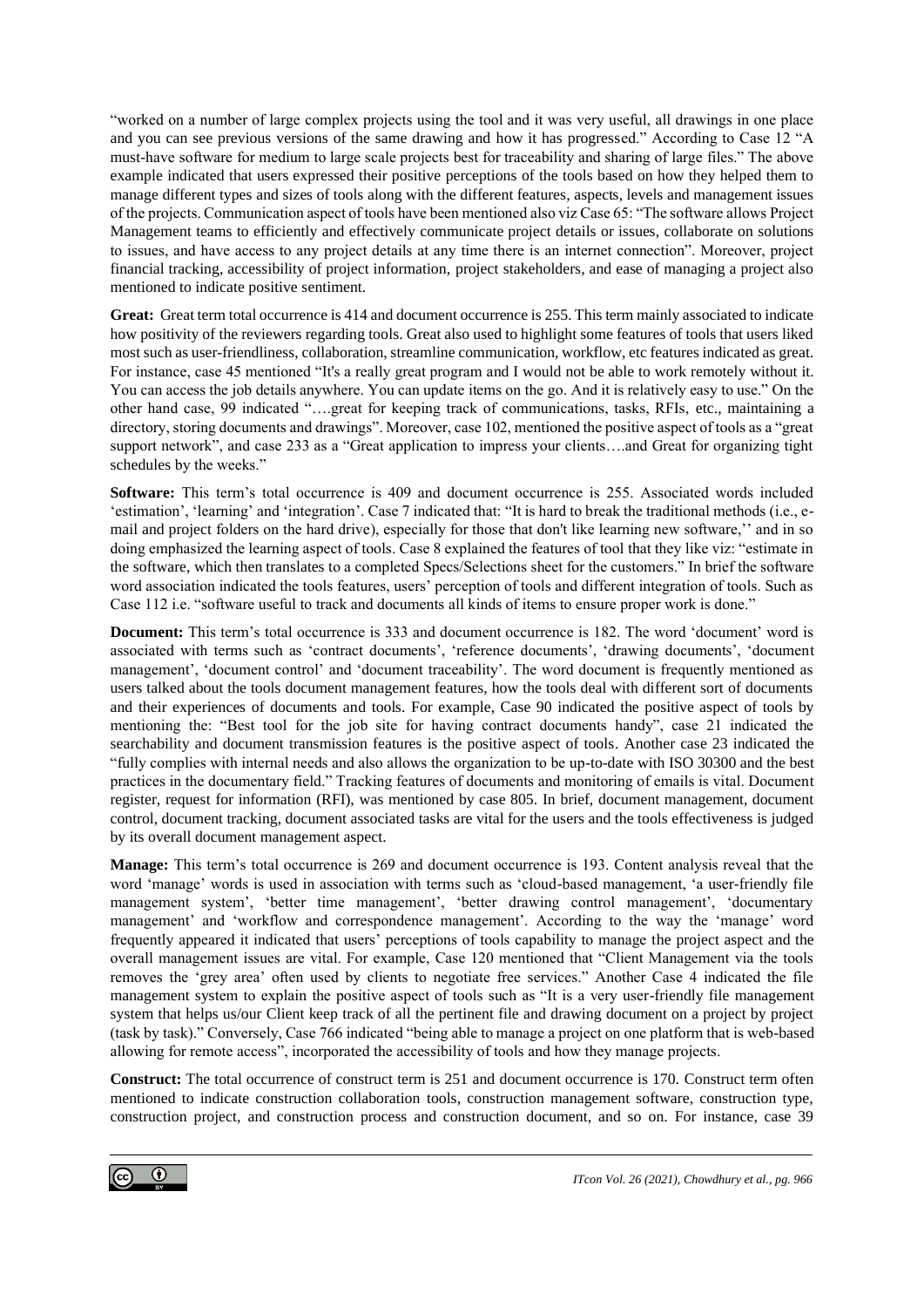mentioned positive aspects of tools as "Best construction project management tool, ease of use, customer support, all field tools, financial tools, project management tools, closeout tools etc." Another case 68 said about tools "…helping me to organize my construction project by providing subcontractors a platform for consolidated document review." In short, construct terms often used to indicate projects, tools, processes and so on.

**Custom:** Total occurrence of 'custom' is 223 and document occurrence is 158. The word custom is further associated with such as 'customer service', 'customization' and 'customize'. Users frequently utilize this word to discuss the customer service facilities provided by the tools followed by the customization capabilities of different tools. Examples include Case 66 who indicated that: "the customer service by far is the BEST I've ever encountered anywhere. They ALWAYS get you an answer in such a timely manner and are so polite, friendly and willing to go the extra mile." Case 422 indicated that: "so the Customer support is a big help to assist the users of the functionality, custom builder, flexibility in customization, connect with customers." Another reviewer mentioned: "The ability to bring everything together into one file from communication with trades/suppliers/Customers to filing contracts/change orders/financial matters. Business Intelligence (BI) reporting provides more options for customized reporting." So, customization features are vital for users and not all tools provide the features.

**Feature:** The 'feature' word total occurrence is 216 and document occurrence is 166 and was associated with features such as 'workflow features'. According to case 213 "The snapshot feature allows me to send changes to foremen in the field when I receive it." Other features that users discussed included: "The features I like most about this application are the ability to sync to other users.", "tracking features", "Time tracking features", "good features in computing estimation" and "document management features." Moreover, "The punch list feature" is incredibly convenient according to Case 321. Another Case mentioned that "constantly growing and adding new features, multiple functions" was desirable. These indicated the features of collaboration tools are vital for the users and the overarching positive aspect of tools were their features that satisfied the users' needs.

### **4.4 Content Analysis of Negative Dataset**

After sentiment analysis, the negative and positive data set was investigated by text mining approach and the frequency of total word and document occurrence of word have been created. In the negative data set list word like 'great', 'builder' and 'construct' were omitted as they do not exhibit any meaningful result. Although a total of 81 frequently appearing words were noted, only words had more than 40 total occurrences and were selected for content analysis. Findings of the top six frequently appearing words are now discussed in detail.

| Word            | <b>Total occurrence</b> | <b>Document</b> | <b>Associated concepts</b>                                                          |
|-----------------|-------------------------|-----------------|-------------------------------------------------------------------------------------|
|                 |                         | occurrence      |                                                                                     |
| Project<br>251  |                         | 137             | Project management, large-size projects, project documents, project manager,        |
|                 |                         |                 | manage an entire project and tracking project.                                      |
| <b>Document</b> | 191                     | 98              | Document tracking, edit documents, poor documentation, critical construction        |
|                 |                         |                 | documents, companies documentation, project documents, field documentation          |
|                 |                         |                 | side and document control manager.                                                  |
| <b>Software</b> | 151                     | 112             | Project management software, powerful software, accounting software, software       |
|                 |                         |                 | is expensive, easy to use software, improving the software and software was more    |
|                 |                         |                 | user friendly                                                                       |
| Manage          | 109                     | 73              | Management software, construction management, project management,                   |
|                 |                         |                 | monitoring and properly manage, manage an entire project, how we managed our        |
|                 |                         |                 | business, document management and manage appointments.                              |
| <b>Report</b>   | 99                      | 60              | Custom report tool, customization reports, put a daily report together, inspection  |
|                 |                         |                 | reports, reports to be exported, ability to utilize BI for reporting, many types of |
|                 |                         |                 | reports, project reportment field and setting up reports.                           |
| Feature         | 77                      | 56              | Features are difficult to learn, features not working, features they promise some   |
|                 |                         |                 | features require internet connection, feature that adds material to overall cost,   |
|                 |                         |                 | some additional features, report features and few features that it doesn't have.    |
| <b>Access</b>   | 70                      | 54              | Database accessible, allows access to important information, peak hours can limit   |
|                 |                         |                 | access, no internetno access, easily accessible tools that are used daily, has      |
|                 |                         |                 | access to every document at any time, have access to all project documents, access  |
|                 |                         |                 | from different software and easy access to projects information.                    |
| <b>Process</b>  | 68                      | 40              | Slow the process down, process need work, streamlining process, selection           |
|                 |                         |                 | process, construction process, process integration, billing process, business       |
|                 |                         |                 | process, can be slow to response and process and not a smooth process.              |

*TABLE 3: Major studies related to collaboration tools.*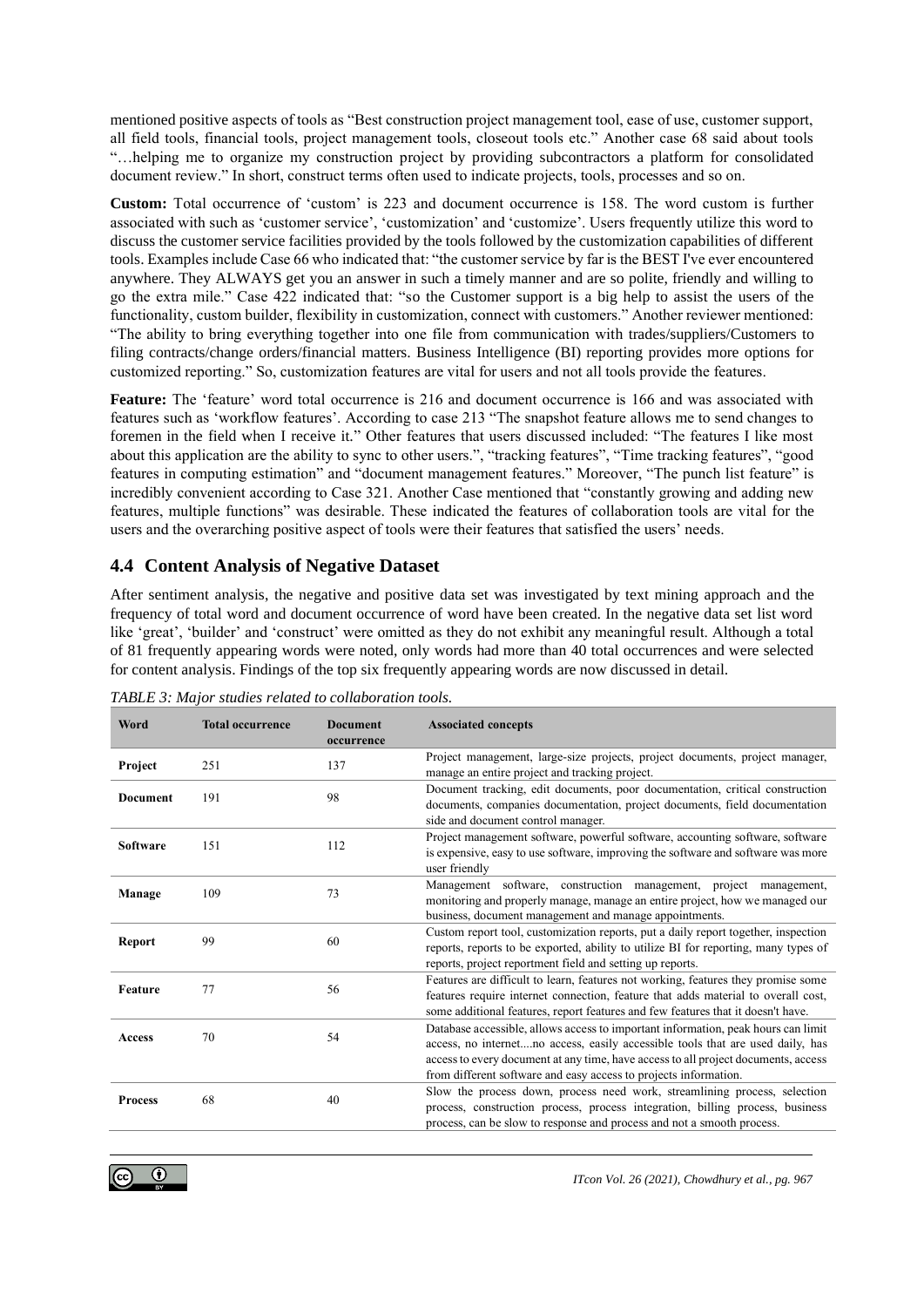| Word            | <b>Total occurrence</b> | <b>Document</b><br>occurrence | <b>Associated concepts</b>                                                                                                                                                                                                                                                                                                 |
|-----------------|-------------------------|-------------------------------|----------------------------------------------------------------------------------------------------------------------------------------------------------------------------------------------------------------------------------------------------------------------------------------------------------------------------|
| Custom          | 67                      | 49                            | Customer support customers, custom build, custom report tool, interaction and<br>customization, customer service, customer-centric, customer interaction and<br>customer portal.                                                                                                                                           |
| Field           | 66                      | 47                            | Project management field use in the field and the office, field documentation, field<br>team, some data fields not available for setting up reports, custom fields. and not<br>certain what fields to fill out.                                                                                                            |
| <b>System</b>   | 66                      | 42                            | System overloads, system navigate, overall system, have duplicity in the system,<br>data access can be challenging for a project-based system, difficult to learn the<br>system and reporting system.                                                                                                                      |
| <b>Upload</b>   | 62                      | 40                            | Re uploaded, ability to upload, documents upload, mass upload product specs,<br>need more flexibility for folders and uploading, only single photo upload and<br>uploaded file difficult to find.                                                                                                                          |
| <b>Allow</b>    | 61                      | 51                            | Allow to store, more level of users allow different pricing structures, allow mark<br>ability, allow to tack as-built work, allow many users to work together, the<br>workflow does not allow multiple comments per sheets and doesn't allow for<br>flush photography.                                                     |
| Update          | 56                      | 38                            | Update construction documents, design updates, complicated to update, updated<br>drawings, regular updates and mobile update.                                                                                                                                                                                              |
| <b>Inform</b>   | 54                      | 40                            | Centralized information, project information, required information, extract some<br>analytical information is not available, crucial to transmit accurate information<br>and not able to access or manipulate all the information via an app,                                                                              |
| <b>Function</b> | 48                      | 42                            | New functionalities, drag and drop functionality, project functions and details,<br>difficult to produce a report with functions, crash issue fixed functional but<br>limited ability, too many functions, need to apply similar functions, level of<br>functionality, some functionality is not working, office function. |
| Search          | 48                      | 31                            | Requires searching, search can be frustrating, hard to search for documentation,<br>ease of search, keyword search features, search capabilities difficult, advanced<br>searching engine, no cross-search area and search engine for a document.                                                                           |
| Program         | 46                      | 37                            | Different apps and programs, program can be unreliable, does not integrate with<br>CAD programs, interfaces with existing construction and accounting programs,<br>automated programs, programs go down and making the program better.                                                                                     |
| Organ           | 45                      | 36                            | Organized, organization has registered expensive, documents from which<br>organization to which organizations, file organize, upload and organize drawings<br>and sheets were organized as they were meant to be.                                                                                                          |
| Product         | 44                      | 38                            | Working with Product, utilize a product, product review, productivity, workable<br>product and other products cheaper,                                                                                                                                                                                                     |
| Track           | 42                      | 38                            | Document tracking lose track of things, project tracking, there is no backtracking<br>through hundreds of emails, issue in tracking., difficult to track equipment use<br>hours and no way of tracking sub-contractors.                                                                                                    |

**Project:** The total occurrence of this word in negative data is 251 and document occurrence is 137. After analyzing the content of the negative data set reviews, it has been found that to mention the tools as a project management software the word has been utilized. Akin to the positive data set, 'project' was discussed along with the negative aspect of the tools that cannot support different aspects of projects. According to Case 104: "Those all come in different file format. The format can be anything from ryt's, .rfa's, .rte's, .dwg's, .dxf's, .xlsx's, and the list goes on including different Adobe and Microsoft file formats. For large scale projects it is inevitable that all these file types get mixed up in a folder or folders. I think 'sorting by file type' would be a valuable addition to this otherwise extremely helpful tool." Case 14 indicated that: "People end up putting the documents related to certain parts of the project in folders, and it is easy to lose track of things."

**Software:** Total occurrence of this word is 151 and the document occurrence is 112. Reviews mentioned 'software' to discuss tools such as construction project management software, powerful software or only software. Moreover, this word is associated with the bugs, glitches, slowdown of computers, loading and crashing of the software/ tools. Constantly rolling features, functionality, organization and structure were also mentioned. Another problem indicated by Case 106 is: "This software makes easy to non- Revit Users to collaborate on a Project, this is a very heavy software and can make your computer slow. Also, with the high-speed internet today's we need a real-time collaboration type of software."

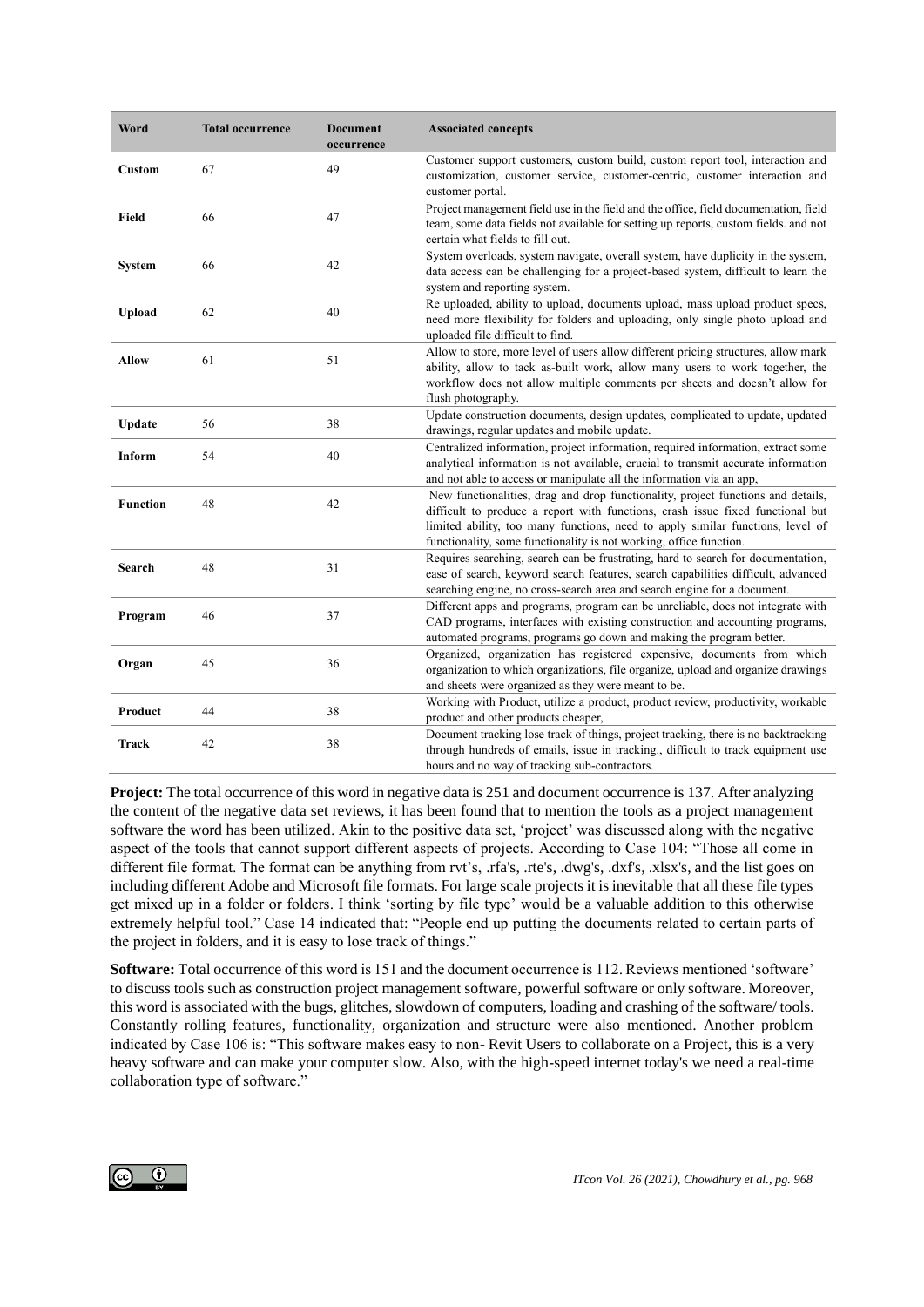**Document:** The 'document' word had a frequency of 191 and 98 document occurrences. The context for using the word document included to indicate 'document tracking', 'reuploaded document', 'accessing project documents', 'streamline and time stamp documents', 'extreme amount of document storage' and 'link RFI '. According to one user: "There is a document format that it cannot produce" thus indicating the document format related issues. Another problem was highlighted as: "people end up putting the documents related to certain parts of the project in folders, overloaded of sites." Reviewers also faced problems while searching for documents through "searching features "of tools. Comments like "It is sometimes hard to navigate through the site and find specific reports or search for documentation." Indicated the searching problems. Case 424 mention "It was challenging to not be allowed to edit folder names and files without permissions for each file as a document control manager." In brief, negative sentiments of tools indicated a variety of difficulties related to the document management features.

**Manage:** This word had a total occurrence of 109 and document occurrence of 73 and was associated with manage, management, manager word. These words have been mentioned to indicate 'construction management', 'project management', 'budget manage' and 'manage meeting minutes'. While the positive dataset indicated the management aspect of tools, the negative data set indicated that too many people using the site at once sometimes disrupt the management of work. Case 813 mentioned "….This software is not intended for an overall program management software and does not have a means of tracking action items, financial, change management, etc. The biggest hurdle to overcome is that this is not a folder-based structure."

**Report:** This word had a total occurrence of 99 and total document occurrence of 60. After analyzing the content of negative data set, 'reports' association are related to 'customization', 'custom tools', 'daily report', 'inspection report', 'navigating specific report', 'reporting' and 'dashboarding'. Reviewers specifically mentioned that the word report was associated with phrases such as slow, buggy, not intuitive for tools. One poignant comment indicated problems faced by users viz: "…had some complications on syncing when using tablets in the field, causing a loss of Daily Reports. To access a drawing, you have to completely back out of the field report. It takes 4 steps to get to a specific drawing, and then 5 steps to back to the field report." Tracking and generating report for received and issued drawings and packages is difficult according to one reviewer of tools. Another reviewer mentioned that reports need a lot of work as each report ends up being 100 + pages of checklists.

**Feature:** This word had a total occurrence 77. Words of associated with the word feature include: 'difficult to learn', 'user friendly features', 'report', 'constantly rolling out features' and 'features exclusive to web app while other features are exclusive to windows or iOS native app'. Reviewers mentioned a desire to see more features such as the ability to create a custom report tool. According to one reviewer, constantly improving features of tools means investment, another reviewer mentioned that report features take time to get used to and to pull out required information. Moreover, requests to include more tutorials to address new features and tools to help implementation was identified together with the observation that constant rolling out of new features resulted in implementation that never ends. Case 104 stated that: "The missing feature of being able to sort file by file type."

**Access:** This word Total occurrence is 70 and document occurrence is 54. The associated concept for the term "Access" is "no internet no access", "peak hours can limit access", "app does not have same access", "accessible", "access to all project documents ", "access all data input" and so on. Content analysis revealed that accessibilityrelated issues of tools often resulted in negative sentiment. For instance, case 53 mentioned, "seem to have issues from time to time resulting in features not working or the site/app not being accessible."

**Process:** The total occurrence of process term is 68 and document occurrence is 40. Negative sentiment reviews revealed associated concept with "process " terms are "Slow the process down", "process need work", "streamlining process", "selection process", "construction process", "process integration", "billing process", "business process", "can be slow to response and process", "not a smooth process", and so on.

Associated concepts of process term within negative data set indicated various process-related issues which resulted in difficulties. For example, case 150 indicated "At times, the workflows can slow the process down. You end up waiting on other people to complete their tasks". Furthermore, case 314 mentioned, "Selection process is painstaking; No import option for price catalogs or bidding software". Overall, the frequency of the process term indicates process-related negative sentiment of users.

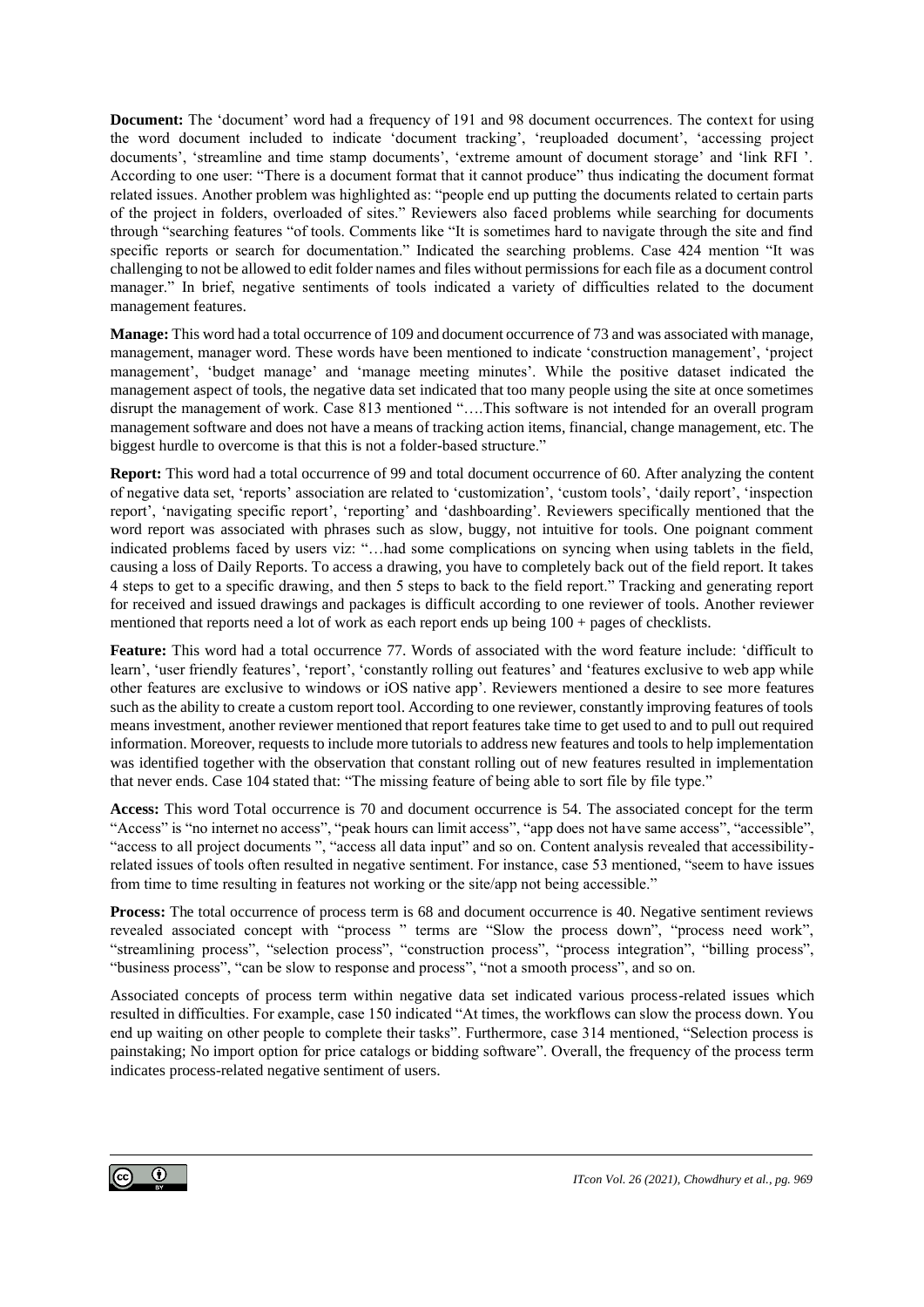### **5. DISCUSSION AND CONCLUSION**

The overall sentiment analysis revealed that users incur both positive and negative experiences of collaboration tools. This is an intuitive finding, given the broad range of knowledge and experience within the target population frame. Although existing tools exist in large number, still users are face problems. Overall, the findings indicated that the document management features of tools are significant, and users face issues regarding document findings, searches, and organization and file format aspects. For instance, "Document" word in Table 1 (Total occurrence 333) indicated that tools are judged by their overall document management aspect. However, in Table 2 the same word "Document" is associated with negative sentiment of tools indicating a variety of difficulties related to the document management features. Report features were also observed to be important to users. Issues and problems related to report features were identified and several users discussed the customization of report features. On the other hand, based on "project size" collaboration tools users experience, and tools adoption differs. Apart from these, customer service assistance of tools is an important criterion for users' satisfaction. Moreover, userfriendliness of tools is also shown to be of significance.

The study investigated the users' perception of collaboration technology and contributes to the wider body of knowledge in this area. By gaining a deeper and richer appreciation of both the negative and positive perceptions, industry practitioners are better able to implement strategies to maximize collaboration potential in their businesses. In turn, such knowledge could facilitate improvements in productivity performance on site and facilitate better business outcomes. The results present an insight on users' perceptions regarding collaboration tools. The methodology adopted investigated big data and created a base for further analyzing the dataset. This methodology studied the open source domain data and thus analysis is reproducible. The study also identified the points against which collaboration tools proved satisfactory or unsatisfactory users. The study has limitations, in that it considered only the most frequent terms. Moreover, consideration of other groups of words and different tools may result in broader findings. Thus, wider sample may be considered in a future study to investigate users' perception in greater detail.

#### **ACKNOWLEDGEMENT**

This is a substantially extended and enhanced version of the paper presented at The 20th International Conference on Construction Applications of Virtual Reality (CONVR 2020). We would like to acknowledge the editorial contributions of Professor Nashwan Dawood and Dr. Farzad Rahimian of Teesside University in the publication of this paper.

#### **REFERENCES**

- Abanda, F. H., Tah, J. H. M., & Keivani, R. (2013). Trends in built environment semantic Web applications: Where are we today? *Expert Systems with Applications, 40*(14), 5563-5577. doi[: http://dx.doi.org/10.1016/j.eswa.2013.04.027](http://dx.doi.org/10.1016/j.eswa.2013.04.027)
- Abanda, F. H., Vidalakis, C., H.Oti, A., & H.M.Tah, J. (2015). A critical analysis of Building Information Modelling systems used in constructionprojects. *AdvancesinEngineeringSoftware, 90*, 183-201. doi: <http://dx.doi.org/10.1016/j.advengsoft.2015.08.009>
- Adriaanse, A., Voordijk, H., & Dewulf, G. (2010). The use of interorganisational ICT in United States construction projects. *Automation in Construction, 19*(1), 73-83. doi: 10.1016/j.autcon.2009.09.004
- Ahsan, S., El-Hamalawi, A., Bouchlaghem, D., & Ahmad, S. (2007). Mobile Technologies for Improved Collaboration on Construction Sites. *Architectural engineering and design mangement*, 257-272. doi: 10.1080/17452007.2007.9684647
- Al Hattab, M., & Hamzeh, F. (2018). Simulating the dynamics of social agents and information flows in BIM-based design. *Automation in Construction, 92*, 1-22. doi[: https://doi.org/10.1016/j.autcon.2018.03.024](https://doi.org/10.1016/j.autcon.2018.03.024)
- Anna Wagner, Mathias Bonduel, Pieter Pauwels, & Rüppel., U. (2020). Representing construction-related geometry in a semantic web context: A review of approaches. *Automation in Construction, 115*. doi: <https://doi.org/10.1016/j.autcon.2020.103130>
- Arianto, R., Gaol, F. L., Abdurachman, E., Heryadi, Y., Warnars, H. L. H. S., Soewito, B., & Pérez-Sánchez, H. (2017). *Quality measurement of android messaging application based on user experience in Microblog*. Paper presented at the 2017 International Conference on Applied Computer and Communication Technologies (ComCom).

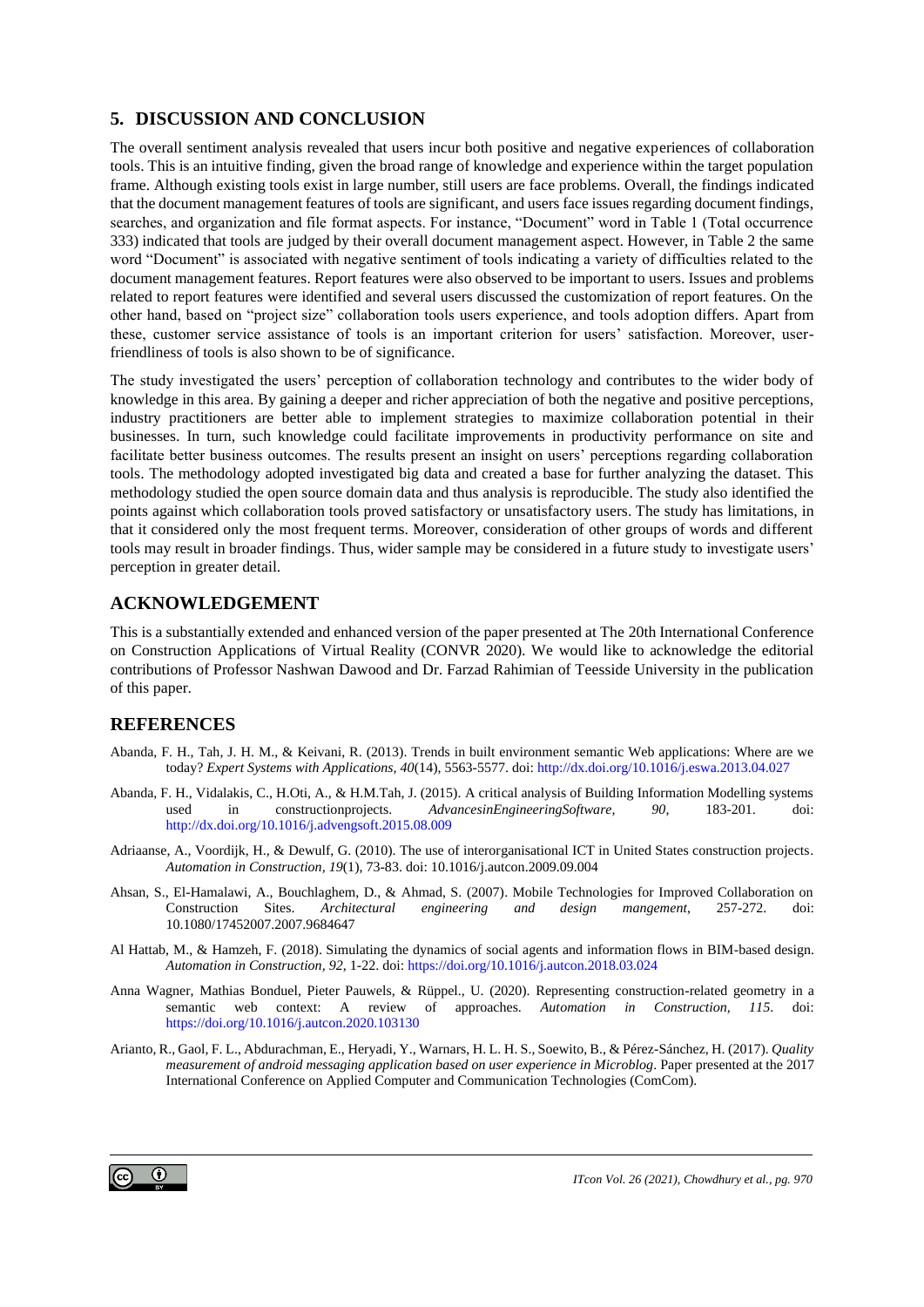- Bi, J.-W., Liu, Y., & Fan, Z.-P. (2019). Representing sentiment analysis results of online reviews using interval type-2 fuzzy numbers and its application to product ranking. *Information Sciences, 504*, 293-307. doi: <https://doi.org/10.1016/j.ins.2019.07.025>
- Boton, C., & Forgues, D. (2017). The Need for a New Systemic Approach to Study Collaboration in the Construction Industry. *196*, 1043-1050. doi[: https://doi.org/10.1016/j.proeng.2017.08.060](https://doi.org/10.1016/j.proeng.2017.08.060)
- Bouchlaghem, D. (2012). *Collaborative Working in Construction*: SPON Press.
- Brown, S. A., R.Dennis, A., & Venkatesh, V. (2014). Predicting Collaboration Technology Use:Integrating Technology Adoption and Collaboration Research. *Journal of Management Information Systems, 27*(2), 9-54.
- Capterra. (2018). Construction Management Software Retrieved November 11, 2018, from <https://www.capterra.com/construction-management-software/>
- Capterra. (2020). Construction Project Management Software. from <https://www.capterra.com.au/directory/30057/construction-management/software>
- Charalambous, G., Demian, P., Yeomans, S., & Thorpe, T. (2017). Impact of collaboration tools and shaping the future of data exchange – A model for BIM communication waste. In e. a. rinath Perera (Ed.), *Advances in Construction ICT and E-Business* (pp. 214-242).
- Chung, J. K. H., Kumaraswamy, M. M., & Palaneeswaran, E. (2009). Improving megaproject briefing through enhanced collaboration with ICT. *Automation in Construction, 18*, 966-974.
- Comiskey, D., McKane, M., Jaffrey, A., Wilson, P., & Mordue, S. (2017). An analysis of data sharing platforms in multidisciplinary education. *Architectural Engineering and Design Management, 13*(4), 1-18. doi: 10.1080/17452007.2017.1306483
- Costa, A. A., & Tavares, L. V. (2012). Social e-business and the Satellite Network model: Innovative concepts to improve collaboration in construction. *Automation in Construction, 22*, 387-397. doi: <https://doi.org/10.1016/j.autcon.2011.09.017>
- Crowd, G. (2018). Best Construction Management Software. Retrieved November 11, 2018, from <https://www.g2crowd.com/categories/construction-management>
- Danfulani BabangidaIdia, & Khaidzir., K. A. M. (2018). Critical perspective of design collaboration: A review. *Frontiers of Architectural Research, 7*(4), 544-560. doi[: https://doi.org/10.1016/j.foar.2018.10.002](https://doi.org/10.1016/j.foar.2018.10.002)
- Deloitte. (2020). 2020 Engineering and Construction Industry Outlook Exploring engineering and construction industry trends
- from [https://www2.deloitte.com/us/en/pages/energy-and-resources/articles/engineering-and-construction-industry](https://www2.deloitte.com/us/en/pages/energy-and-resources/articles/engineering-and-construction-industry-trends.html)[trends.html](https://www2.deloitte.com/us/en/pages/energy-and-resources/articles/engineering-and-construction-industry-trends.html)
- Durdyev, S., & Hosseini, M. R. (2018). Causes of Delays on Construction Projects: A Comprehensive List. *International Journal of Managing Projects in Business*. doi: 10.1108/IJMPB-09-2018-0178
- East, E. W., Kirby, J. G., & Liu, L. Y. (2008). Verification and validation of a project collaboration tool. *Automation in Construction, 17*(2), 201-214. doi[: https://doi.org/10.1016/j.autcon.2007.04.003](https://doi.org/10.1016/j.autcon.2007.04.003)
- Edwards, D. J., Shaw, T., & Holt, G. D. (1996). Electronic document management systems and the management of UK construction projects. *Building Research & Information 24*(5), 287-292. doi: <https://doi.org/10.1080/09613219608727544>
- Ertek, G., Tapucu, D., & Arın, I. (2014). Text Mining with Rapidminer. In M. Hofmann & R. Klinkenberg (Eds.), *Rapid Miner Data Mining Use Cases and Business Analytics Applications* (pp. 241-261). New York: Chapman and Hall/CRC.
- Feldman, R. (2013). Techniques and Applications for Sentiment Analysis. *Communications of the ACM 56*, 82-89. doi: 10.1145/2436256.2436274
- Fellows, R. F., & Liu, A. M. M. (2015). *Research Methods for Construction* (4th ed.): John Wiley & Sons.Ltd.
- FinancesOnline. (2018a). Scoring methodology. Retrieved November 20, 2018, from [https://financesonline.com/scoring](https://financesonline.com/scoring-methodology/)[methodology/](https://financesonline.com/scoring-methodology/)

FinancesOnline. (2018b). What is Construction Management Software? Analysis of Features, Types, Benefits and Pricing

from<https://financesonline.com/construction-management-software-analysis-features-types-benefits-pricing/>

FinancesOnline. (2020). Best Construction Management Software. fro[m https://construction-management.financesonline.com/](https://construction-management.financesonline.com/)

Forum, W. E. (2016). Shaping the Future of Construction A Breakthrough in Mindset and Technology.

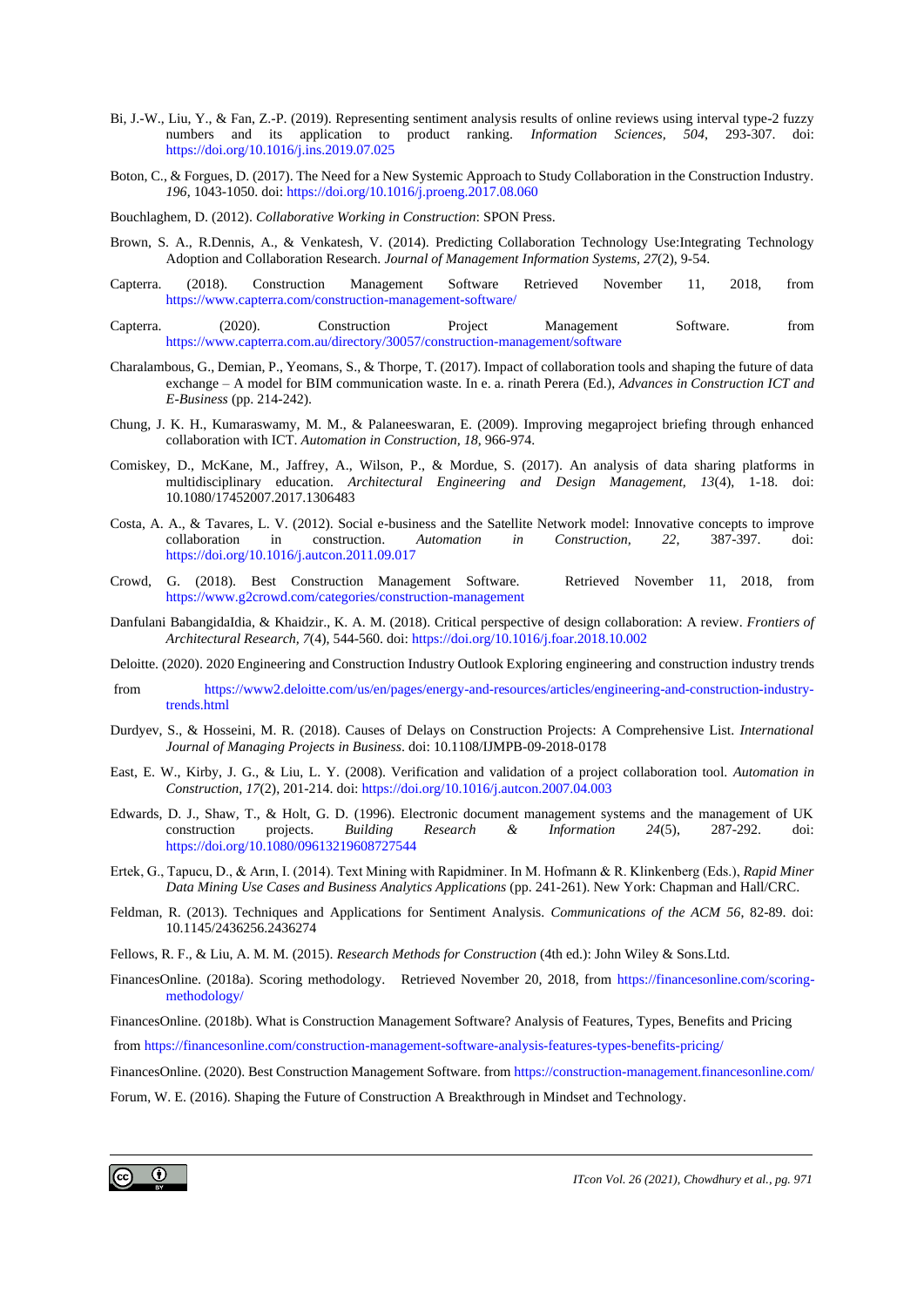- Hardin, B., & McCool, D. (2015). *BIM and Construction Management : Proven Tools, Methods, and Workflows* (second ed.): John Wiley & Sons, Incorporated.
- Hosseini, M. R., Martek, I., Papadonikolaki, E., & Sheikhkhoshkar, M. (2018). Viability of the BIM Manager Enduring as a Distinct Role: Association Rule Mining of Job Advertisements. *Journal of Construction Engineering and Management, 144*(9). doi: 10.1061/(ASCE)CO.1943-7862.0001542
- Hosseini, M. R., Zavadskas, E. K., Xia, B., & Mills, A. (2017). Communications in hybrid arrangements: Case of Australian construction project teams. *Engineering Economics, 28*(3), 290-300. doi: 10.5755/j01.ee.28.3.13791
- Hosseini;, M. R., Martek;, I., Chileshe;, N., Zavadskas;, E. K., & Arashpour, M. (2018). Assessing the Influence of Virtuality on the Effectiveness of Engineering Project Networks: "Big Five Theory" Perspective. *Journal of Construction Engineering and Management*. doi: 10.1061/(ASCE)CO.1943-7862.0001494.
- Kracunas, B., & Wetmore, C. (2016). Technology tools to boost collaboration in construction industry. Retrieved April 29, 2020, from [https://rsmus.com/what-we-do/industries/real-estate/five-ways-to-invest-wisely-in-technology-for](https://rsmus.com/what-we-do/industries/real-estate/five-ways-to-invest-wisely-in-technology-for-construction.html)[construction.html](https://rsmus.com/what-we-do/industries/real-estate/five-ways-to-invest-wisely-in-technology-for-construction.html)
- Ma, Z., Zhang, D., & Li, J. (2018). A dedicated collaboration platform for Integrated Project Delivery. *Automation in Construction, 86*, 199-209. doi[: https://doi.org/10.1016/j.autcon.2017.10.024](https://doi.org/10.1016/j.autcon.2017.10.024)
- Mäntylä, M. V., Graziotin, D., & Kuutila, M. (2018). The Evolution of Sentiment Analysis A Review of Research Topics, Venues, and Top Cited Papers. *Computer Science Review, 27*, 16-32. doi: 10.1016/j.cosrev.2017.10.002
- Markets, R. a. (2019). Global Construction Management Software Market 2018-2022.
- McKinsey & Company. (2017). Digital Australia: Seizing the opportunity from the Fourth Industrial Revolution.
- Merschbrock, C., & Munkvold, B. E. (2015). Effective digital collaboration in the construction industry A case study of BIM deployment in a hospital construction project. *Computers in Industry, 73*, 1-7. doi: <https://doi.org/10.1016/j.compind.2015.07.003>
- Merschbrock, C., Tollnes, T., & Nordahl-Rolfsen, C. (2015). *Solution selection in digital construction design – a lazy user theory perspective*. Paper presented at the Creative Construction Conference 2015.
- Mignone, G., M.Reza Hosseini, Chileshe, N., & Arashpour, M. (2016). Enhancing collaboration in BIM-based construction networks through organisational discontinuity theory: a case study of the new Royal Adelaide Hospital. *ARCHITECTURAL ENGINEERING AND DESIGN MANAGEMENT, 12*(5), 333-352. doi: 10.1080/17452007.2016.1169987
- Miner, G., Elder, J., Fast, A., Hill, T., Nisbet, R., & Delen, D. (2012). *Practical Text Mining and Statistical Analysis for Nonstructured Text Data Applications* (1st ed.). Waltham: Academic Press.
- Mohamed, S., & Stewart, R. A. (2003). An empirical investigation of users' perceptions of web-based communication on a construction project. *Automation in Construction, 12*(1), 43-53. doi[: https://doi.org/10.1016/S0926-5805\(02\)00039-](https://doi.org/10.1016/S0926-5805(02)00039-0)  $\Omega$
- O'Malley, S. (2015). Getting wired: Contractors find value in on-the-job tech. Retrieved from <https://www.constructiondive.com/news/getting-wired-contractors-find-value-in-on-the-job-tech/392583/>
- Oraee, M., Hossein, M. R., Papadonikolaki, E., Palliyaguru, R., & Arashpour, M. (2017). Collaboration in BIM-based construction networks: A bibliometric-qualitative literature review. *International Journal of Project Management, 35*, 1288-1301.
- Oraee, M., Hosseini, M. R., Edwards, D. J., Li, H., Papadonikolaki, E., & Cao, D. (2019). Collaboration barriers in BIM-based construction networks:A conceptual model. *International Journal of Project Management, 37*(6), 839-854. doi: 10.1016/j.ijproman.2019.05.004
- Papadonikolaki, E., Oel, C. v., & Kagiogl, M. (2019). Organising and Managing boundaries: A structurational view of collaboration with Building Information Modelling (BIM). *International Journal of Project Management, 37*(3), 378-394. doi[: https://doi.org/10.1016/j.ijproman.2019.01.010](https://doi.org/10.1016/j.ijproman.2019.01.010)
- Robert Klinc, Matevž Dolenc, & Turk, Ž. (2009). ENGINEERING COLLABORATION 2.0: REQUIREMENTS AND EXPECTATIONS. *Journal of Information Technology in Construction*.
- Rosette. (2019). Sentiment Analysis [online]. Retrieved 7 January, 2019, from [Https://Www.Rosette.Com/Tag/Sentiment-](https://www.rosette.com/Tag/Sentiment-Analysis/)[Analysis/](https://www.rosette.com/Tag/Sentiment-Analysis/)
- S.Moses, A.El-Hamalawi, & T.M. Hassan. (2008). The practicalities of transferring data between project collaboration systems used by the construction industry. *Automation in Construction, 17*, 824-830.